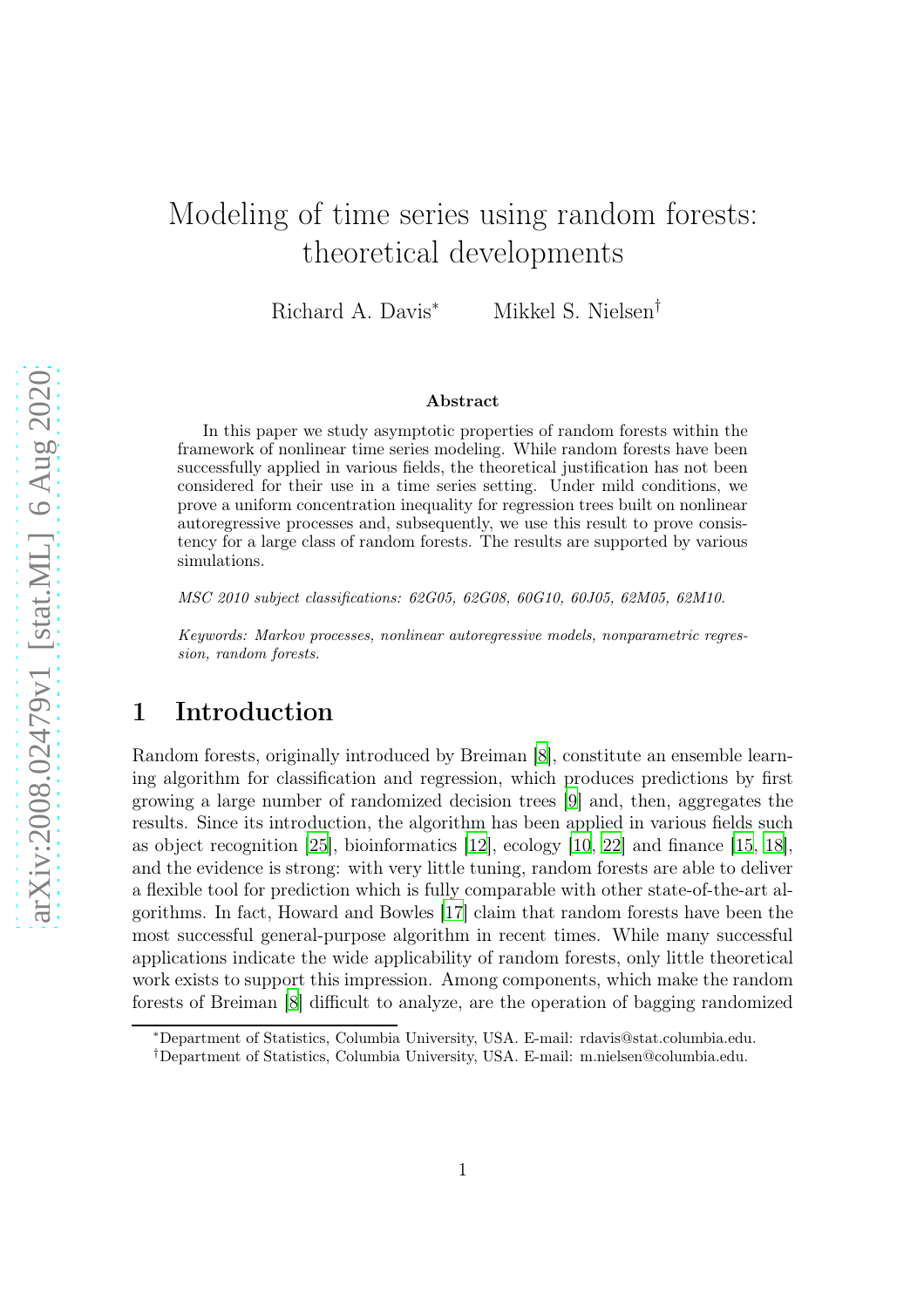predictors [\[7](#page-27-5)] as well as the highly data-dependent partitions associated to the socalled CART regression trees [\[9\]](#page-27-1), which form the forest. Other types of random forests have been proposed; see, for example, [\[2,](#page-27-6) [14\]](#page-27-7).

While the bagging step is often discarded in theoretical work, or replaced by another resampling method such as subsampling, asymptotic results for random forests in the (classical) nonparametric regression setting, where  $(X_1, Y_1), \ldots, (X_T, Y_T)$  are i.i.d. observations from the model

<span id="page-1-0"></span>
$$
Y = f(X) + \varepsilon,\tag{1.1}
$$

have been established under rather weak assumptions on the structure of the under-lying regression trees. In [\(1.1\)](#page-1-0), f is a suitable smooth function and  $\varepsilon$  is a mean-zero square integrable noise term which is independent of  $X$ . To mention a few significant results in this setup, Scornet et al. [\[24\]](#page-28-4) prove  $L^2$  consistency of Breiman's random forests when f is additive (i.e.,  $f(x) = \sum_{i=1}^{p} f_i(x_i)$ ) and  $\varepsilon$  is Gaussian, Wager and Walther [\[27](#page-28-5)] establish pointwise consistency of similar forests with larger leaves in a high-dimensional setting, and Wager and Athey [\[26](#page-28-6)] prove (pointwise) asymptotic normality of a particular random forest algorithm. Although assumptions are more restrictive, valuable insights about performance (i.e., convergence rates) in sparse settings and lower bounds on mean squared error were provided by [\[4,](#page-27-8) [5](#page-27-9), [19\]](#page-28-7). For a nice overview of existing theoretical work on random forests within the regression setting as well as further references, see the survey in Biau and Scornet [\[6\]](#page-27-10).

In some applications, particularly financial, the underlying data correspond to observations from a time series, and the aim is to predict future values by feeding in a number of the most recent observations to the algorithm. While the problem is often treated precisely as in the regression setting from a practical point of view, by forming pairs  $(X_1, Y_1), \ldots, (X_T, Y_T)$  where  $X_t = (Y_{t-1}, \ldots, Y_{t-p})$  for some integer  $p \geq 1$ , things change dramatically on the theoretical side. Indeed, observations can no longer be assumed to be i.i.d. draws from [\(1.1\)](#page-1-0) and, instead, the entire process  $(Y_t)_{t\geq 1}$  is necessarily defined recursively by the equation

<span id="page-1-1"></span>
$$
Y_t = f(X_t) + \varepsilon_t, \qquad t \ge 1,
$$
\n
$$
(1.2)
$$

given initial data  $\xi = (Y_0, Y_{-1}, \ldots, Y_{1-p})$ . Processes satisfying [\(1.2\)](#page-1-1) are often referred to as nonlinear autoregressive processes of order  $p$  (or, in short,  $N\text{LAR}(p)$  processes). For further detail on these processes, see [\[3](#page-27-11), [16\]](#page-28-8). In such a framework, the dependence structure, across pairs  $(X_1, Y_1), \ldots, (X_T, Y_T)$  as well as between entries in  $X_t$ , is determined within the model. Consequently, in contrast to the regression setup, it is often only appropriate to impose assumptions on f and  $(\varepsilon_t)_{t\geq 1}$ . In fact, even if one accepts an implicit model assumption, e.g., the typical assumption that  $X_t$  admits a copula density which is bounded away from zero and infinity, it turns out to be rather restrictive. Indeed, if  $(Y_t)_{t\geq 1}$  is Gaussian and  $p \geq 2$ , such an assumption is satisfied only if  $f = 0$  almost everywhere. It follows that other types of assumptions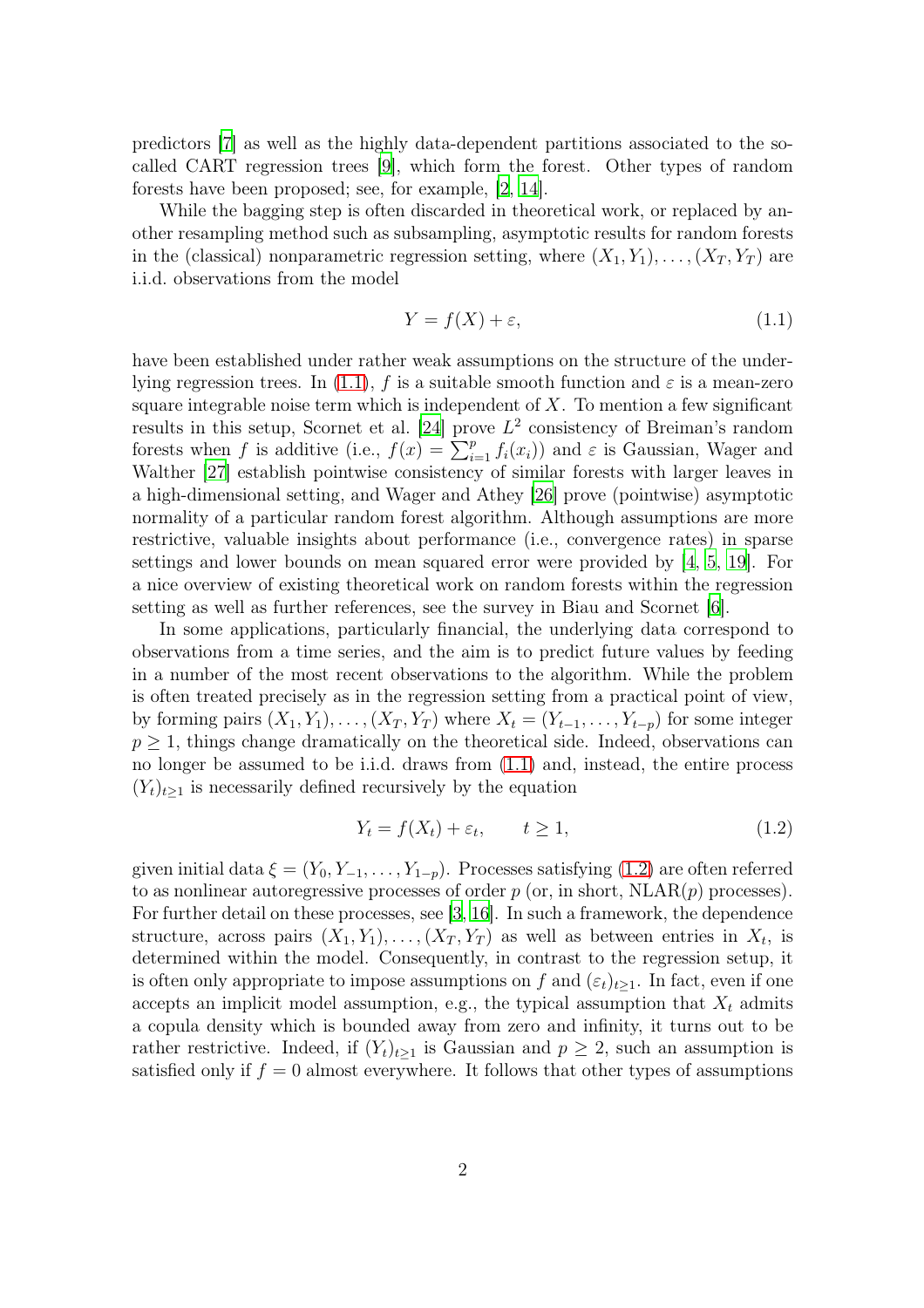and techniques are needed to guarantee the validity of random forests in the time series setting.

In this paper we rely on the principal ideas of [\[27](#page-28-5)] to obtain a uniform concentration inequality which applies simultaneously across all regression trees satisfying a mild condition on their minimum leaf size  $k$ , when data are generated by the  $NLRR(p)$  model [\(1.2\)](#page-1-1). While it is required that k increases in the sample size, the growth rate may be very slow and trees are allowed to be grown adaptively (the partitions of the trees can be highly data-dependent). As an application of the established concentration inequality, we prove that all random forests respecting a number of conditions are pointwise consistent estimators for f when the data generating process is  $(1.2)$ . The assumptions we impose in the model  $(1.2)$  are explicit in terms of f and the distribution of  $(\varepsilon_t)_{t\geq 1}$ , and they are not difficult to check. For instance, all our results are applicable if  $f$  is bounded and Lipschitz continuous, and  $(\varepsilon_t)_{t\geq 1}$  is an i.i.d. sequence with  $\varepsilon_1$  having a suitably light-tailed distribution. (As pointed out in Section [2,](#page-2-0) the assumption of  $f$  being bounded is no stronger than what is usually imposed in the regression setting.) Our techniques rely on, among other things, the theory of Markov processes as well as various Bernstein type concentration inequalities. To the best of our knowledge, theoretical properties of random forests within the framework of time series have not been fully addressed.

The paper is laid out as follows. Section [2](#page-2-0) introduces the model as well as the regression trees of interest and establishes uniform concentration of these around their so-called partition-optimal counterparts (Theorem [2.1\)](#page-5-0). In Section [3](#page-6-0) we translate this result into a concentration inequality for random forests (Corollary [3.1\)](#page-6-1) and provide sufficient conditions ensuring that they are pointwise consistent estimators of f (Theorem [3.2\)](#page-8-0). Subsequently, we carry out a simulation study in Section [4](#page-8-1) which considers the performance of random forests within the  $NLRR(p)$  model for various specifications of f. Finally, Section [5](#page-12-0) contains proofs of all statements as well as a number of auxiliary results.

## <span id="page-2-0"></span>2 Concentration of regression trees around partitionoptimal counterparts

Let  $(\varepsilon_t)_{t\geq 1}$  be a sequence of i.i.d. random variables with  $\mathbb{E}[\varepsilon_1] = 0$  and  $\mathbb{E}[\varepsilon_1^2] < \infty$ , and fix an integer  $p \geq 1$ . Given a vector  $\xi = (Y_0, Y_{-1}, \ldots, Y_{1-p})$  of initial data independent of  $(\varepsilon_t)_{t\geq 1}$  and a measurable function  $f: \mathbb{R}^p \to \mathbb{R}$ , define the process  $(Y_t)_{t\geq 1}$  recursively by

<span id="page-2-1"></span>
$$
Y_t = f(X_t) + \varepsilon_t, \qquad t \ge 1,
$$
\n
$$
(2.1)
$$

where  $X_t := (Y_{t-1}, \ldots, Y_{t-p})$ . In addition to the initial data  $\xi$ , suppose that we have T observations  $Y_1, \ldots, Y_T$  from the model [\(2.1\)](#page-2-1) available and that we group them in input-output pairs,

$$
\mathcal{D}_T = \{ (X_1, Y_1), \ldots, (X_T, Y_T) \}.
$$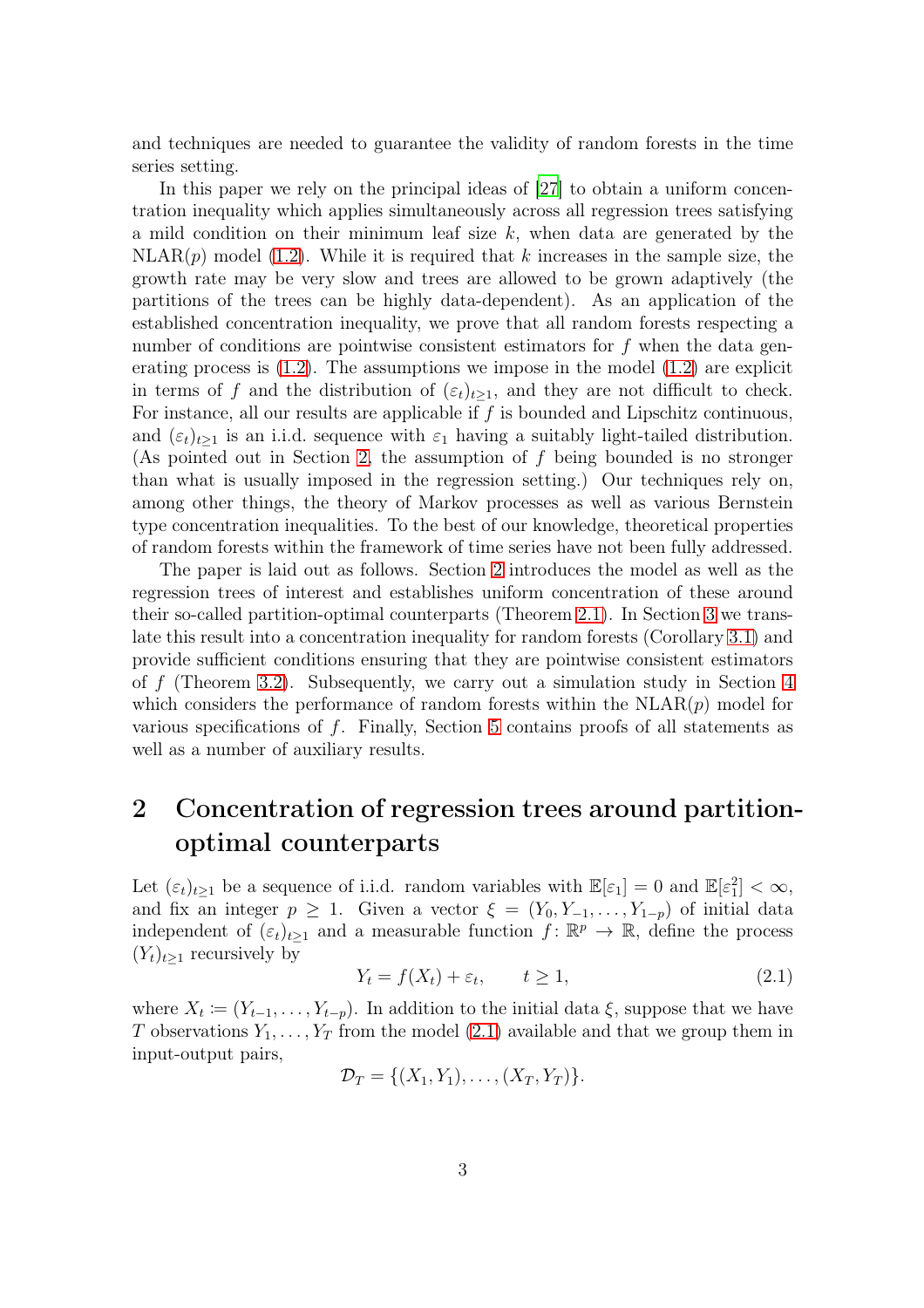The aim of this section is to establish uniform concentration inequalities for regression trees built on  $\mathcal{D}_T$ . We start by recalling the associated concept of recursive partitions [\[9](#page-27-1)], which is used to construct regression trees. Define a sequence of partitions  $P_1, P_2, \ldots$  by starting from  $P_1 = \{\mathbb{R}^p\}$  and then, for each  $n \geq 1$ , construct  $\mathcal{P}_{n+1}$  from  $\mathcal{P}_n$  by replacing one set (node)  $A \in \mathcal{P}_n$  by  $A_L \coloneqq \{x \in A : x_i \leq \tau\}$  and  $A_R := \{x \in A : x_i > \tau\}$ , where the split direction  $i \in \{1, \ldots, p\}$  and split position  $\tau \in \{x_i : x \in A\}$  are chosen in accordance with some set of rules. Here  $x_i$  refers to the *i*-th entry of  $x \in \mathbb{R}^p$ . In this context, we will say that A is the *parent* node of  $A_L$  and  $A_R$ , while  $A_L$  and  $A_R$  are the *child* nodes of A. A given partition  $\Lambda$  of  $\mathbb{R}^p$  is called recursive if  $\Lambda = \mathcal{P}_n$  for some  $n \geq 1$ , where  $\mathcal{P}_1, \ldots, \mathcal{P}_n$  are obtained as above. Note that the rules determining how to choose node, direction and position of a split may depend on the data  $\mathcal{D}_T$  as well as some injected randomness  $\Theta$ . For instance, in Breiman's random forests a node is split as soon as it contains at least a certain number of observations, while the position and direction are determined by maximizing impurity decrease (or, equivalently, minimizing the total mean-corrected sum of squares of the outputs Y over the resulting two child nodes; see also  $[9]$ ), but only over a randomly chosen subset of directions in  $\{1, \ldots, p\}$ . To any recursive partition  $\Lambda$  we define the corresponding regression tree  $T_{\Lambda}$  by

<span id="page-3-0"></span>
$$
T_{\Lambda}(x) = \frac{1}{|\{t \in \{1, ..., T\} : X_t \in A_{\Lambda}(x)\}|} \sum_{t=1}^{T} Y_t \mathbb{1}_{A_{\Lambda}(x)}(X_t), \qquad x \in \mathbb{R}^p. \tag{2.2}
$$

Here the notation  $A_{\Lambda}(x)$  is used to refer to the unique set  $A \in \Lambda$  with the property that  $x \in A$ . Our interest will be on regression trees defined by k-valid partitions  $(k > 1)$ . We will say that a partition  $\Lambda$  is k-valid, and write  $\Lambda \in \mathcal{V}_k$ , if  $\Lambda$  is recursive and each set in  $\Lambda$  (sometimes called a leaf of the corresponding tree  $T_{\Lambda}$ ) contains at least k data points. Note that, since  $\Lambda$  is recursive, it can depend on both the data  $\mathcal{D}_T$  and a random mechanism  $\Theta$ , while  $\mathcal{V}_k$  depends only on  $\mathcal{D}_T$ . Setting a minimum number  $k$  of observations in each leaf of a tree is default in most practical implementations of random forests. Besides, such an assumption is natural since it ensures that  $X_t \in A_{\Lambda}(x)$  for some  $t \in \{1, \ldots, T\}$ , and this implies that the regression tree [\(2.2\)](#page-3-0) is well-defined for all  $x \in \mathbb{R}^p$ . In this section we will be working under the following set of assumptions:

<span id="page-3-1"></span>(A1) The random variable  $\varepsilon_1$  admits a density  $h_{\varepsilon}$  which is positive almost everywhere on R and, for some  $c \in (0, \infty)$ ,

<span id="page-3-2"></span>
$$
\mathbb{E}[\left|\varepsilon_1\right|^m] \le m!c^{m-2}, \qquad m = 3, 4, \dots \tag{2.3}
$$

Moreover, the cumulative distribution function  $F_{\varepsilon}(x) = \int_{-\infty}^{x} h_{\varepsilon}(y) dy$  of  $\varepsilon_1$ satisfies

<span id="page-3-3"></span>
$$
\sup_{x \in \mathbb{R}} \frac{F_{\varepsilon}(x+\tau)}{F_{\varepsilon}(x)} < \infty \tag{2.4}
$$

for any  $\tau \in (0, \infty)$ .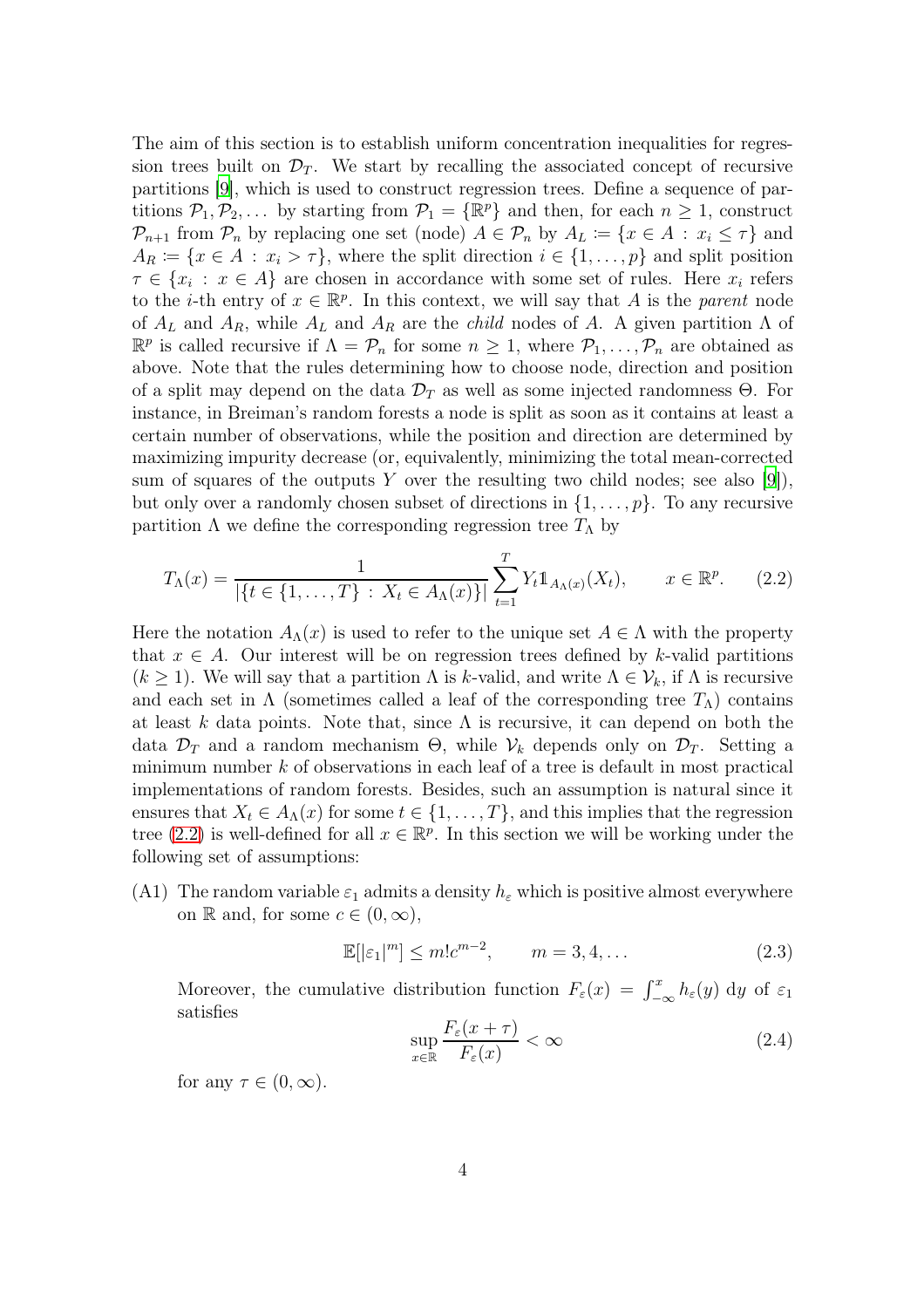<span id="page-4-1"></span> $(A2)$  The function f in  $(2.1)$  is bounded,

<span id="page-4-0"></span>
$$
M \coloneqq \sup_{x \in \mathbb{R}^p} |f(x)| < \infty. \tag{2.5}
$$

<span id="page-4-2"></span>(A3) The minimum number of leaves k satisfies  $k/(\log T)^4 \to \infty$  as  $T \to \infty$ .

In contrast to  $k$ , the quantities  $c$ ,  $M$  and  $p$  will be kept fixed, and hence we will not keep track of the dependence on these in the following results. In particular, the introduced constants can depend on  $c, M$  and  $p$ , but not on  $T$  and  $k$ . When  $\varepsilon_1$  admits a density which is positive almost everywhere and f satisfies [\(2.5\)](#page-4-0) (in particular, when [\(A1\)](#page-3-1) and [\(A2\)](#page-4-1) are imposed), it follows by [\[3](#page-27-11), Theorem 3.1] that the distribution of  $\xi$  can be chosen such that  $(Y_t)_{t\geq 1}$  is strictly stationary and, thus, this will be assumed throughout the paper. This means that  $(X_1, Y_1), \ldots, (X_T, Y_T)$  are identically distributed. Before turning to the results, let us attach some comments to the assumptions stated above. The assumption of [\(A1\)](#page-3-1) that  $\varepsilon_1$  has a positive density is convenient, since it ensures that the p-th order Markov chain  $(Y_t)_{t\geq 1}$  can reach any state in one time step. In addition to strict stationarity of the chain, when combined with [\(A2\),](#page-4-1) the assumption ensures geometrical ergodicity as well. While it is not required that f is bounded to prove such properties of  $(Y_t)_{t\geq 1}$ , we need boundedness to apply Bernstein type inequalities for weakly dependent processes and to obtain good estimates on the dependency between entries of the input vector  $X_1$ . The boundedness assumption [\(2.5\)](#page-4-0) is implicitly assumed in essentially all theoretical work on random forests as one usually assumes that the input vector is transformed so that it belongs to the unit cube  $[0, 1]^p$  and then requires continuity of f on this domain. The assumption on the moments of  $\varepsilon_1$  in [\(2.3\)](#page-3-2) is known as Bernstein's condition and implies that  $\varepsilon_1$  is sub-exponential in the sense that

<span id="page-4-3"></span>
$$
\mathbb{P}(|\varepsilon_1| > x) \le \gamma_1 e^{-\gamma_2 x}, \qquad x > 0,
$$
\n(2.6)

for suitably chosen  $\gamma_1, \gamma_2 \in (0, \infty)$ . It is a well-known assumption to impose when proving concentration inequalities and is often needed when  $\varepsilon_1$  cannot be assumed bounded. Among distributions satisfying Bernstein's condition [\(2.3\)](#page-3-2) are (sub-)Gaussian distributions, but also those with a slightly heavier tail such as the Laplace distribution. The assumption [\(2.4\)](#page-3-3) is used in conjunction with [\(2.5\)](#page-4-0) to estimate probabilities involving the input vector  $X_1$  (see Lemma [5.1](#page-13-0) for details). Ultimately, it is an assumption on the left tail of  $\varepsilon_1$ , and a sufficient condition for this to hold is that the limit

$$
\lim_{x \to -\infty} \frac{h_{\varepsilon}(x)}{h_{\varepsilon}(x+\tau)}
$$

exists and is non-zero for all  $\tau \in (0,\infty)$ . It is straightforward to verify that this, as well, is satisfied for both Gaussian and Laplace distributions. Together with  $(2.5)$ , [\(2.4\)](#page-3-3) ensures that we do not need to impose conditions on the copula density of the input vector  $X_1$ , as is usually done in the regression setting, and this is convenient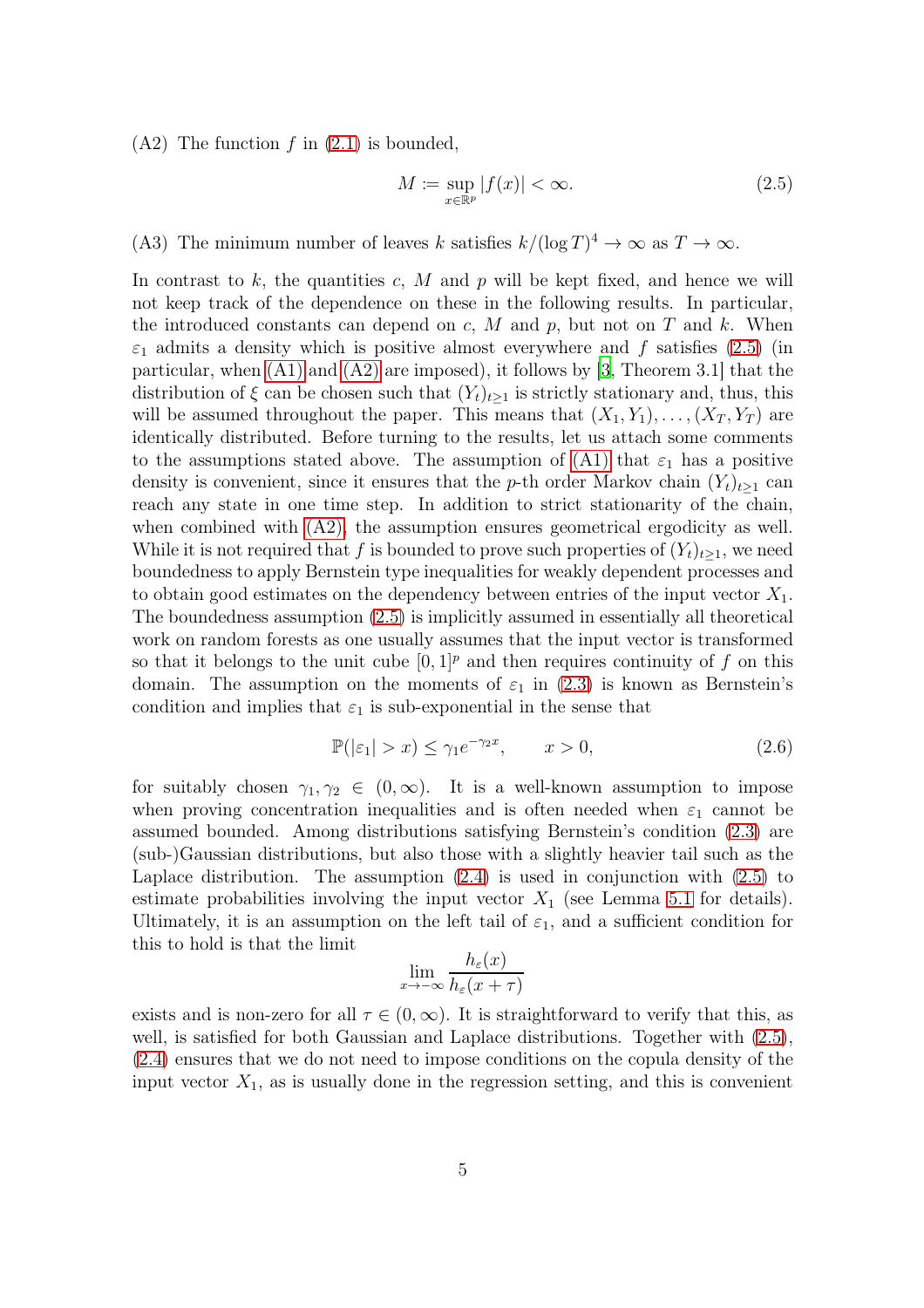since such conditions can be both difficult to verify and even rather restrictive in a time series setting. Finally, we impose [\(A3\),](#page-4-2) which in particular implies that  $k \to \infty$  as  $T \to \infty$ . Although it is allowed that  $k \to \infty$  at a slow rate, the assumption contrasts the trees used in the random forests of Breiman [\[8](#page-27-0)], where k is some fixed and often small number. On the other hand, [\(A3\)](#page-4-2) is very similar to assumptions imposed in most theoretical work within the regression setting (see, e.g., [\[4](#page-27-8), [24,](#page-28-4) [27\]](#page-28-5)). In fact, to the best of our knowledge, the only asymptotic result for random forests built on trees with fixed  $k$  is [\[24,](#page-28-4) Theorem 2]. The logarithmic factor  $(\log T)^4$  is related to the fact that the established bound applies uniformly across all trees (see Remark [2.2\)](#page-5-1) and that we use a Bernstein type inequality for strongly mixing processes which is slightly weaker than the classical one for the independent case.

While a couple of additional assumptions are needed to establish consistency of random forests in Section [3,](#page-6-0)  $(A1)$ – $(A3)$  are sufficient to prove that regression trees of the form [\(2.2\)](#page-3-0) concentrate around their so-called partition-optimal counterparts

<span id="page-5-2"></span>
$$
T_{\Lambda}^*(x) := \mathbb{E}_{\Lambda}[Y \mid X \in A_{\Lambda}(x)] \tag{2.7}
$$

uniformly across  $(x, \Lambda) \in \mathbb{R}^p \times V_k$ . Here  $(X, Y)$  is a copy of  $(X_1, Y_1)$  which is independent of  $(\mathcal{D}_T, \Theta)$ , and  $\mathbb{E}_{\Lambda}$  denotes expectation with respect to the conditional probability measure  $\mathbb{P}_{\Lambda} \coloneqq \mathbb{P}(\cdot | \mathcal{D}_T, \Theta)$ . Conditional on  $(\mathcal{D}_T, \Theta)$ , the set  $A_{\Lambda}(x)$  is non-random and, hence, the right-hand side of [\(2.7\)](#page-5-2) simply means that the map  $A \mapsto \mathbb{E}[Y \mid X \in A]$  is evaluated at  $A_{\Lambda}(x)$ . Our setting is very similar to that of Wager and Walther  $[27]$ , but besides requiring partitions to be k-valid they impose an additional assumption that excludes too "unbalanced" splits (see also the trees constructed in Section [3\)](#page-6-0).

<span id="page-5-0"></span>**Theorem 2.1.** Suppose that  $(A1)$ – $(A3)$  are satisfied. Then there exists a constant  $\beta \in (0,\infty)$  such that

<span id="page-5-3"></span>
$$
\sup_{(x,\Lambda)\in\mathbb{R}^p\times\mathcal{V}_k} |T_\Lambda(x) - T_\Lambda^*(x)| \le \beta \frac{(\log T)^2}{\sqrt{k}}\tag{2.8}
$$

with probability at least  $1 - 4T^{-1}$  for all sufficiently large T.

<span id="page-5-1"></span>Remark 2.2. For any given pair  $(x, \Lambda) \in \mathbb{R}^p \times V_k$ , the quantity  $|T_\Lambda(x) - T_\Lambda^*(x)|$  is the deviation of the sample average over at least  $k$  observations from its theoretical counterpart within a specific leaf L. Some of the leaves, which can be obtained by varying  $(x, \Lambda)$ , contain only k observations and for these, the error is of order  $1/\sqrt{k}$ . This is almost the same upper bound as in [\(2.8\)](#page-5-3) apart from the logarithmic factor  $(\log T)^2$ , which reflects the fact that the deviation is controlled simultaneously across all feasible pairs  $(x, \Lambda)$  as well as the sub-exponential tail of  $\varepsilon_1$ .

Remark 2.3. In Theorem [2.1,](#page-5-0) and the remaining results of this paper, it is assumed that one is able to select a suitable  $p \geq 1$  such that  $(2.1)$  is correctly specified. If it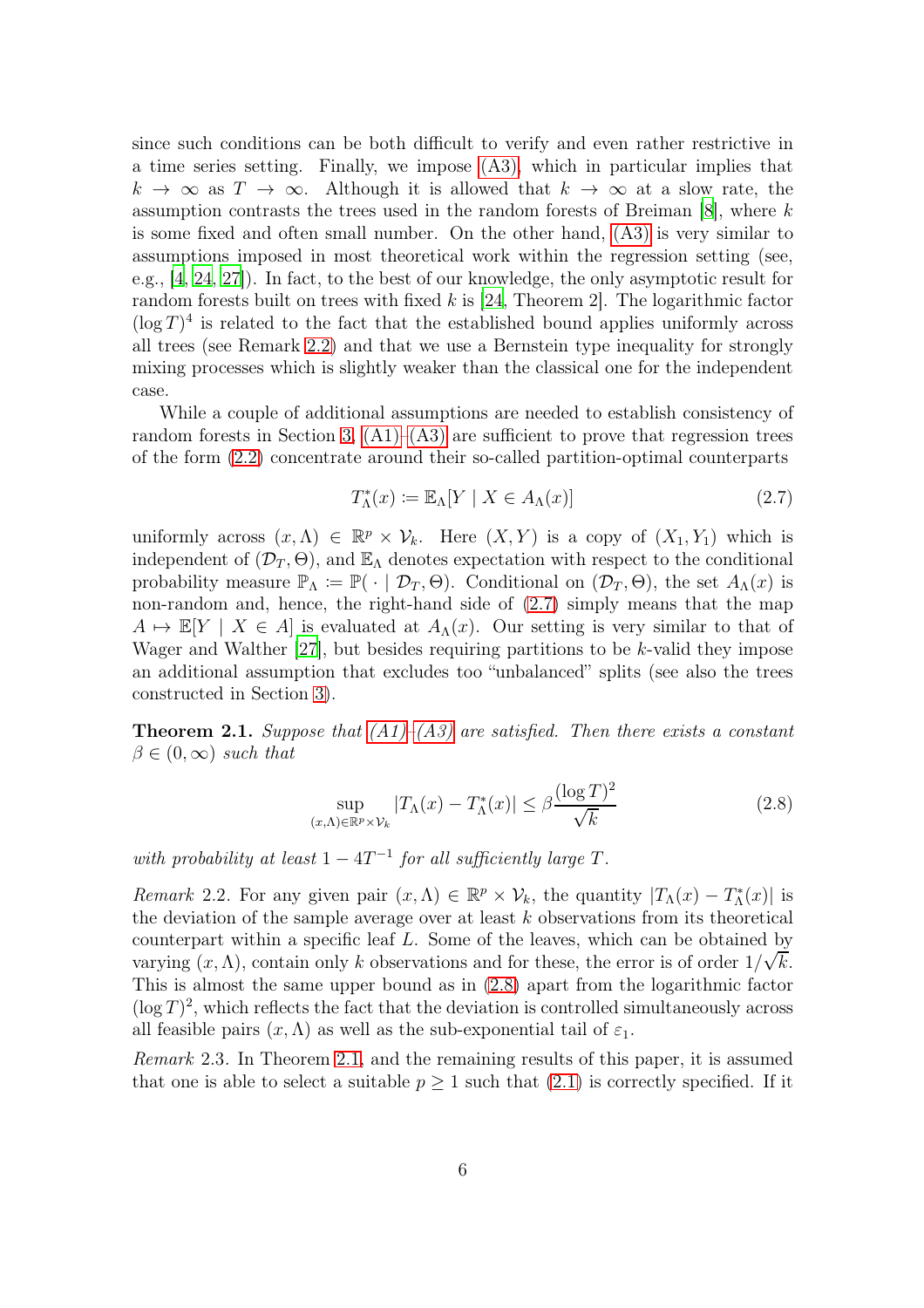is not possible to identify such  $p$ , one may consider a sequence of models (indexed by T) where p increases as more data become available. Eventually, if  $(Y_t)_{t\geq 1}$  is an NLAR $(p^*)$  process for some  $p^* \geq 1$ , this will ensure that the model is correctly specified for large samples. Under suitable assumptions, Theorem [2.1](#page-5-0) can in fact be adjusted to allow for such setting by adapting the ideas of [\[27\]](#page-28-5) and keeping track of how constants depend on  $p$ . However, the resulting upper bound on the uniform deviation of regression trees from their partition-optimal counterparts seems to be rather sensitive to the value of  $p$  and, thus, effectively demands that  $p$  increases very slowly in  $T$ .

#### <span id="page-6-0"></span>3 Concentration and consistency of forests

We start by translating the concentration inequality of Theorem [2.1](#page-5-0) into the framework of random forests, which are constructed by averaging a number of trees. To this end, let  $\mathcal{W}_k := {\Lambda \subseteq \mathcal{V}_k : |\Lambda| < \infty}$  be the family of all finite collections of k-valid partitions. In line with Wager and Walther [\[27\]](#page-28-5), given an element  $\Lambda = \{\Lambda_1, \ldots, \Lambda_B\}$  of  $\mathcal{W}_k$ , the corresponding k-valid random forest  $H_\Lambda$  is defined as

<span id="page-6-2"></span>
$$
H_{\mathbf{\Lambda}}(x) = \frac{1}{B} \sum_{b=1}^{B} T_{\Lambda_b}(x), \qquad x \in \mathbb{R}^p.
$$
 (3.1)

The associated partition-optimal forest  $H_{\Lambda}^*$  is given by

$$
H_{\mathbf{\Lambda}}^*(x) = \frac{1}{B} \sum_{b=1}^B T_{\Lambda_b}^*(x), \qquad x \in \mathbb{R}^p.
$$

As an immediate consequence of Theorem [2.1,](#page-5-0) we obtain the following concentration inequality which applies uniformly across all  $k$ -valid forests (the result is stated without proof):

<span id="page-6-1"></span>**Corollary 3.1.** Suppose that  $(A1)$ – $(A3)$  are satisfied. Then there exists a constant  $\beta \in (0,\infty)$  such that

$$
\sup_{(x,\Lambda)\in\mathbb{R}^p\times\mathcal{W}_k} |H_{\Lambda}(x) - H_{\Lambda}^*(x)| \leq \beta \frac{(\log T)^2}{\sqrt{k}}
$$

with probability at least  $1 - 4T^{-1}$  for all sufficiently large T.

Note that all trees  $T_{\Lambda_1}, \ldots, T_{\Lambda_B}$  in [\(3.1\)](#page-6-2) are based on the same data set  $\mathcal{D}_T$  (the partitions  $\Lambda_1, \ldots, \Lambda_B$  as well as the averages within the relevant leaves  $A_{\Lambda_1}(x), \ldots, A_{\Lambda_B}(x)$ depend on  $\mathcal{D}_T$ ). In contrast, in the random forests of Breiman [\[8\]](#page-27-0), an initial bootstrap step is performed before growing each tree, meaning that trees are built on a bootstrap sample from  $\mathcal{D}_T$  (with replacement) rather than on  $\mathcal{D}_T$  itself. Once we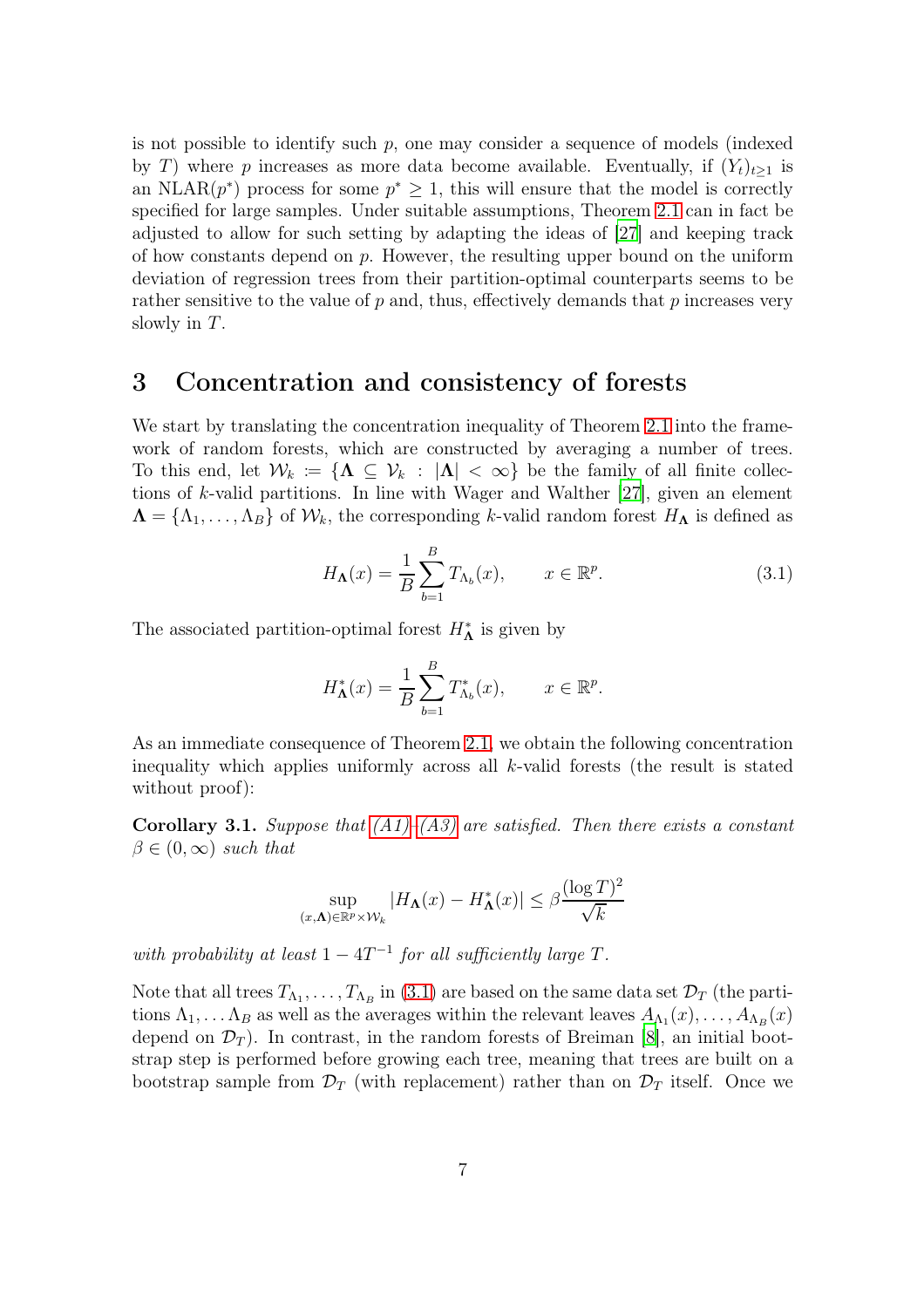have a concentration inequality as in Theorem [2.1](#page-5-0) (or Corollary [3.1\)](#page-6-1) at our disposal, it is not difficult to design trees in such a way that the corresponding random forests are consistent estimators of f. Roughly speaking, given that f is smooth, and since each tree in a forest is close to its partition-optimal counterpart with high probability, it is sufficient to design the recursive partitioning scheme such that the maximal diameter of each leaf shrinks to zero as T becomes large. Below we demonstrate how to refine the collection of k-valid partitions  $\mathcal{V}_k$  in a suitable way and, subsequently, prove consistency of the corresponding forests. The construction will be similar to those of [\[20](#page-28-9), [26,](#page-28-6) [27](#page-28-5)]. We emphasize that the refinement considered here does not result in one particular random forest estimator; rather, a number of rules is outlined, and these will ensure consistency of any random forest estimator, which is built in line with them. With  $\alpha \in (0, 1/2)$ ,  $k \ge 1$  and  $m \ge 2k$ , we call  $\Lambda$  an  $(\alpha, k, m)$ -valid partition, and write  $\Lambda \in \mathcal{V}_{\alpha,k,m}$ , if it is recursive and obeys the following rules:

- <span id="page-7-2"></span><span id="page-7-0"></span>(i) Any currently unsplit node with at least  $m$  data points will eventually be split.
- (ii) The probability  $\rho_i = \rho_i(\mathcal{D}_T)$  that a given (feasible) node is split along the *i*-th direction is bounded from below for all  $i = 1, \ldots, p$  by a strictly positive constant.
- <span id="page-7-3"></span><span id="page-7-1"></span>(iii) The split position is chosen such that each child node contains at least a fraction  $\alpha \in (0, 1/2)$  of the data points in its parent node.
- (iv) All leaves of the tree contain at least  $k$  data points.

The corresponding  $(\alpha, k, m)$ -valid forest is given by  $(3.1)$  with  $\Lambda_1, \ldots, \Lambda_B \in \mathcal{V}_{\alpha, k, m}$ . Let us now briefly address the rules outlined in [\(i\)–](#page-7-0)[\(iv\).](#page-7-1) Clearly, [\(iv\)](#page-7-1) ensures  $\mathcal{V}_{\alpha,k,m} \subseteq$  $\mathcal{V}_k$ , and thus  $(\alpha, k, m)$ -valid forests form a subclass of k-valid forests. Rule [\(i\)](#page-7-0) controls the maximal number of observations in each leaf of a tree, and  $m = 2k$  corresponds to a situation where one keeps splitting until placing another split would violate [\(iv\).](#page-7-1) In general, if m is not too large relative to T, this condition ensures that the number of leaves becomes large and, hence, the partition becomes fine. Concerning [\(ii\),](#page-7-2) it ensures that, eventually, a split will be placed along any of the  $p$  (canonical) directions of the input space  $\mathbb{R}^p$ . Such a condition makes sense for us when p is thought of as being fixed and rather small, but will not be reasonable in sparse settings where  $p \to \infty$ , and one will instead design the algorithm in a way that detects important directions with high probability. On the other hand,  $\rho_i$  is indeed allowed to depend on  $\mathcal{D}_T$ , so one may use the data to identify which of the directions that are most important and then, based on this, form the probabilities  $\rho_1, \ldots, \rho_p$ . In a time series setting, it may be advantageous to favor splits along the first direction which corresponds to an observation that is likely to be highly dependent with the observed value of Y. Finally, [\(iii\)](#page-7-3) is a balancing condition which prohibits "edge splits". This is a technical condition imposed to track the distribution of data points among leaves. In theoretical work on random forests within the regression setting,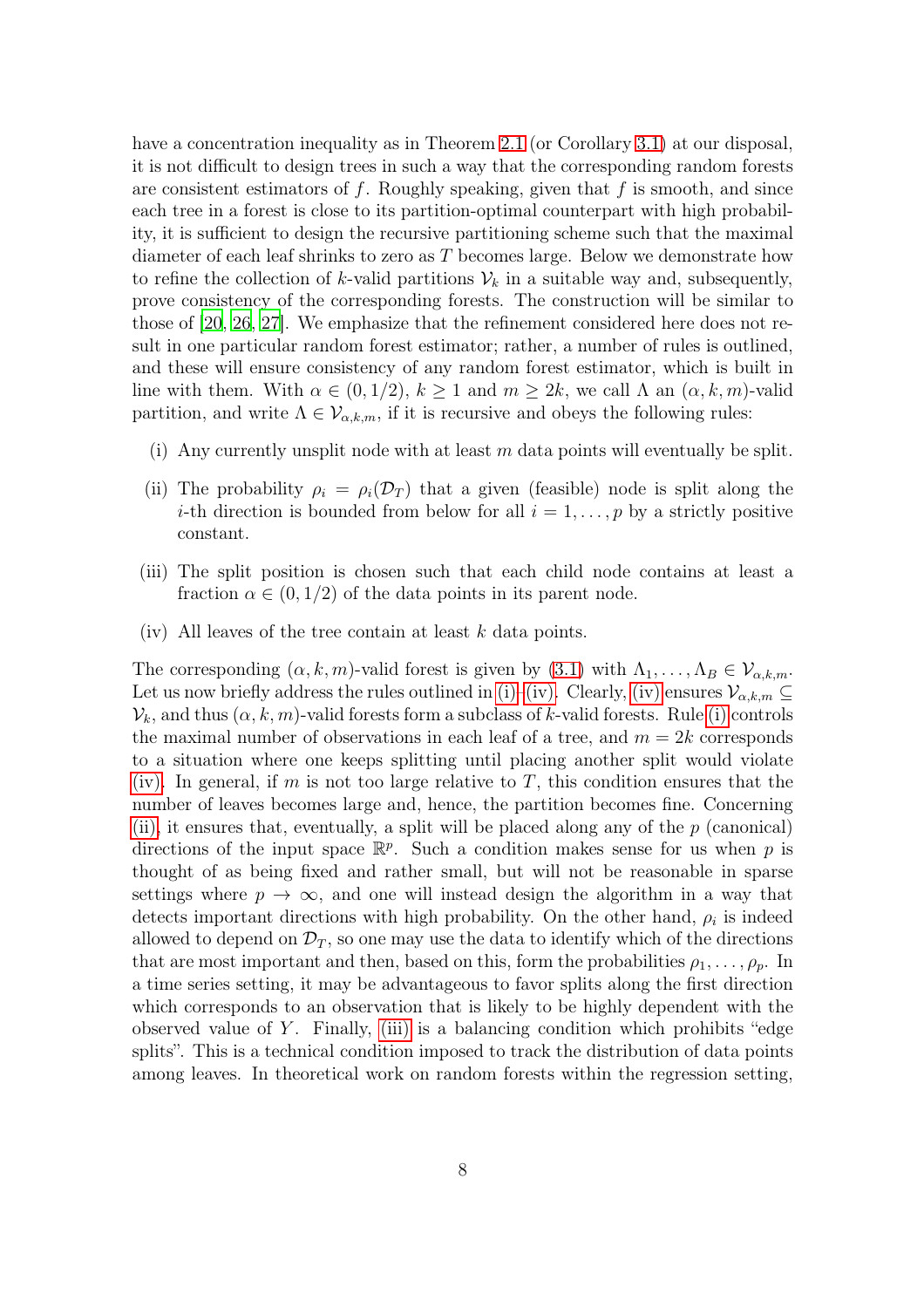it is typical to impose assumptions similar to  $(i)$ – $(iv)$ , see [\[20](#page-28-9), [26,](#page-28-6) [27\]](#page-28-5). On the other hand, standard implementations, such as the RandomForestRegressor from the **sklearn** library in Python and the **ranger** package in R, incorporate only [\(i\),](#page-7-0) [\(ii\)](#page-7-2) and [\(iv\).](#page-7-1)

<span id="page-8-3"></span>Since consistency will be established by relying on Theorem [2.1,](#page-5-0) we require that  $(A1)$ – $(A3)$  are satisfied. Moreover, the following assumptions are imposed:

 $(A4)$  The function f in  $(2.1)$  is C-Lipschitz, that is,

$$
|f(x') - f(x)| \le C||x' - x|| \qquad \text{for all } x, x' \in \mathbb{R}^p
$$

with  $C \in (0, \infty)$  being a suitable constant and  $\|\cdot\|$  some norm on  $\mathbb{R}^p$ .

<span id="page-8-2"></span>(A5) It holds that  $\log(T/m)/\log(\alpha^{-1}) \to \infty$  as  $T \to \infty$ .

With assumptions  $(A1)$ – $(A5)$  in hand, we can now state the following consistency result for  $(\alpha, k, m)$ -forests applied to nonlinear autoregressive processes:

<span id="page-8-0"></span>**Theorem 3.2.** Let  $\hat{f}_T$  be an  $(\alpha, k, m)$ -forest and suppose that  $(A1)$ - $(A5)$  are satisfied. Then the following statements hold:

(a)  $\hat{f}_T$  is a pointwise consistent estimator of f in the sense that

$$
\hat{f}_T(x) \longrightarrow f(x)
$$
 in probability as  $T \to \infty$ .

for any  $x \in \mathbb{R}^p$ .

(b)  $\hat{f}_T(X)$  is a consistent estimator of the conditional mean  $\mathbb{E}[Y | X]$  in the sense that

 $\hat{f}_T(X) \longrightarrow \mathbb{E}[Y \mid X]$  in probability as  $T \to \infty$ .

Remark 3.3. It should be emphasized that, since consistency is obtained through Theorem [2.1,](#page-5-0) the averaging effect gained by considering [\(3.1\)](#page-6-2) rather than a single tree is not exploited in this setting. In particular, for the regression trees to concentrate around their partition-optimal counterparts, the number of observations in each leaf is required to approach infinity as T becomes large (cf.  $(A3)$ ). If this is not the case, averages within leaves do not converge, meaning that individual trees will be inconsistent estimators for f. In this case, consistency of  $\hat{f}_T$  must be caused by improved accuracy gained by averaging trees.

#### <span id="page-8-1"></span>4 A simulation study

In this section we consider a number of different specifications of  $f$  in  $(2.1)$  and illustrate through simulations the results of Theorem [3.2.](#page-8-0) In all examples, the distribution of  $\varepsilon_1$  is assumed to have a standard Laplace distribution, so that  $h_{\varepsilon}(x) = \frac{1}{2}e^{-|x|}$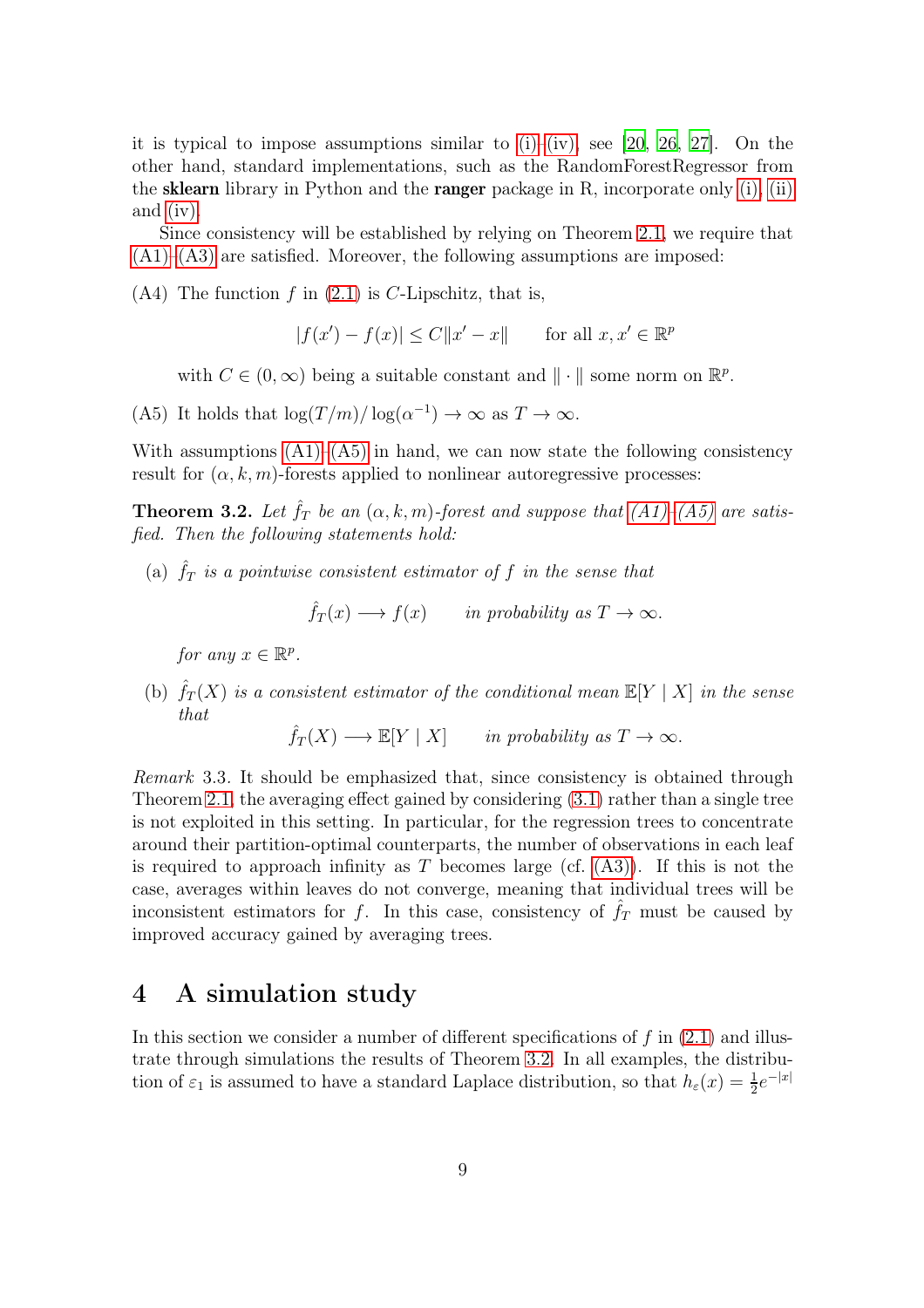<span id="page-9-1"></span>

**Figure 1:** Simulations of  $Y_1, \ldots, Y_{400}$  from the model [\(2.1\)](#page-2-1) for the four different specifications of  $f$  considered in  $(4.1)$ .

for  $x \in \mathbb{R}$ . As already mentioned, this choice meets the conditions imposed in [\(A1\).](#page-3-1) To keep things simple, we consider initially  $p = 1$  so that f is one-dimensional and  $(Y_t)_{t\geq 1}$  is a first order Markov chain. Within this setting, we choose four different specifications of  $f$ , namely

<span id="page-9-0"></span>
$$
f(x) = 0.5 \operatorname{sign}(x) \min\{|x|, 10\}, \qquad f(x) = -2xe^{-0.7x^2} + 3x^2e^{-0.95x^2},
$$
  
\n
$$
f(x) = \cos(5x)e^{-x^2} \qquad \text{and} \quad f(x) = \min\{|x|, 0.75\} \min\{|x|, 10\}.
$$
 (4.1)

The first specification of f satisfies  $f(x) = 0.5x$  when  $x \in [-10, 10]$ , and is constant outside of  $[-10, 10]$ , and hence the corresponding process  $(Y_t)_{t\geq 1}$  is intended to mimic the classical linear  $AR(1)$  process. Indeed, it is very unlikely that  $|Y_t|$  exceeds 10, which means that there is only little practical difference between the two processes. The second specification is an example of an exponential AR model (see, e.g., [\[3\]](#page-27-11)), while the last two specifications of  $f$  correspond to an oscillating function and a particular spline, respectively. In Figure [1,](#page-9-1) we have simulated a sample path  $Y_1, \ldots, Y_{400}$  for each of these specifications of f.

We consider estimation of f by a random forest  $\hat{f}_T$  across different sample sizes T and we will be using the **ranger** package of R with  $B = 500$  and  $k =$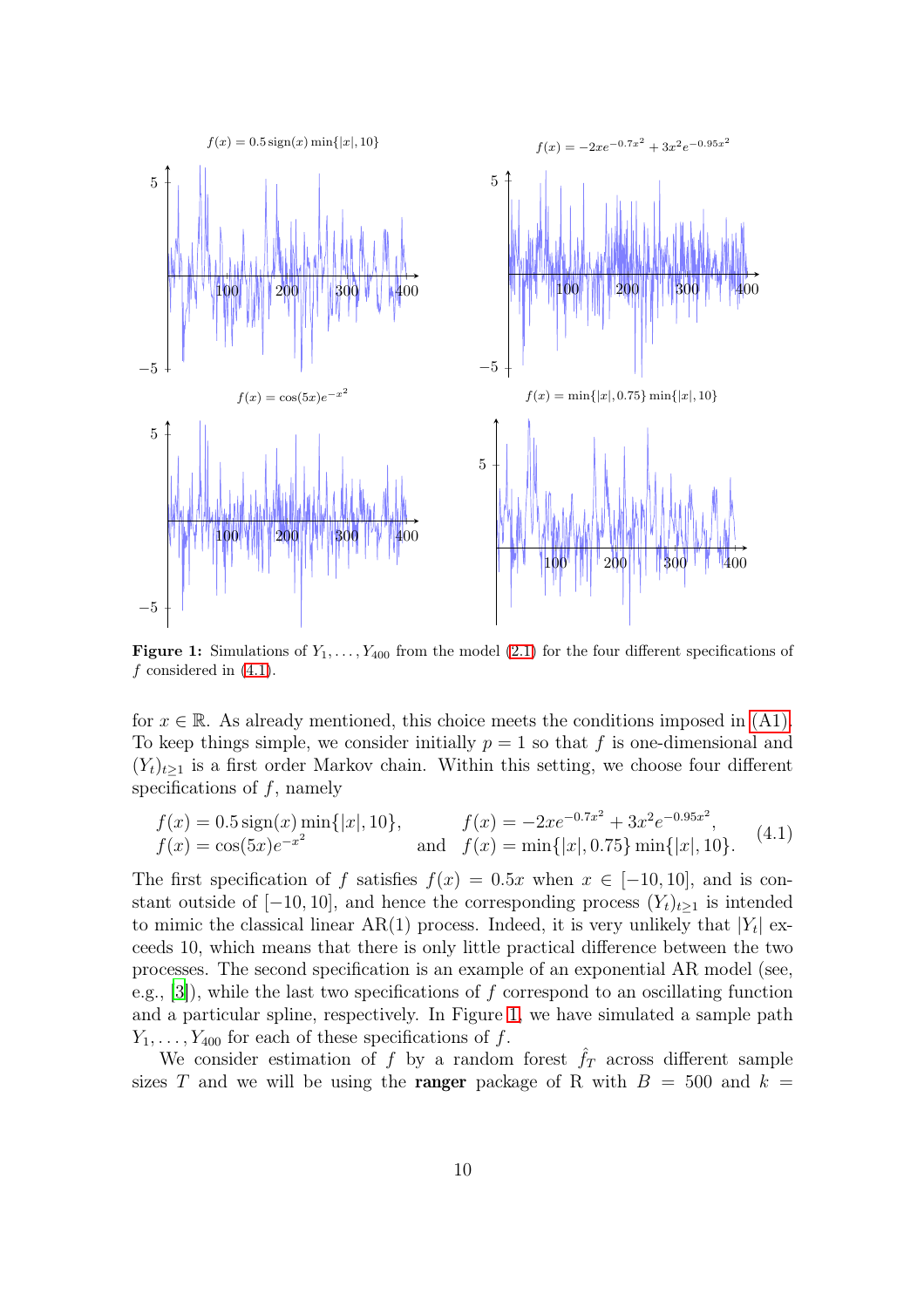<span id="page-10-0"></span>

**Figure 2:** The four specifications of f considered in  $(4.1)$  (blue) and the corresponding random forest estimator  $\hat{f}_T$  based on sample sizes of  $T = 400$  (green),  $T = 1600$  (red) and  $T = 6400$ (brown).

 $\lfloor 0.04(\log T)^4 \log \log T \rfloor$ . To obtain diverse trees, we will use the extremely randomized trees of Geurts et al. [\[14](#page-27-7)] which corresponds to setting the parameters replace  $=$  FALSE, sample.fraction  $=$  1 and splitrule  $=$  "extratrees". Effectively, this means that split positions are chosen at random and that we build each tree using the entire sample  $\mathcal{D}_T$  (no initial bootstrap step). Note that, while this implementation aligns with the  $(\alpha, k, m)$ -valid forests treated in Section [3,](#page-6-0)  $\alpha$  is not a prespecified parameter in the ranger package, yet in principle its value can be implicitly determined. In Figure [2](#page-10-0) we compare  $f<sub>T</sub>$  to f on the interval [−2, 2] for each of the four different examples of  $f$  presented in  $(4.1)$ . While the plots indicate the consistency of the random forest estimator in these examples (as should be the case), observations are in fact rather noisy, and hence the performance of the random forest is indeed remarkable. To support this, Figure [3](#page-11-0) shows scatter plots of the data  $\mathcal{D}_T = \{(Y_0, Y_1), \ldots, (Y_{T-1}, Y_T)\}\$ for  $T = 400$  and two specifications of f. Furthermore, we note that choosing the parameter  $k$  in finite samples is not a trivial task, and the choice used above is rather arbitrary (the assumption of [\(A3\)](#page-4-2) concerns only its asymptotic behavior). Nevertheless, its value can have a significant impact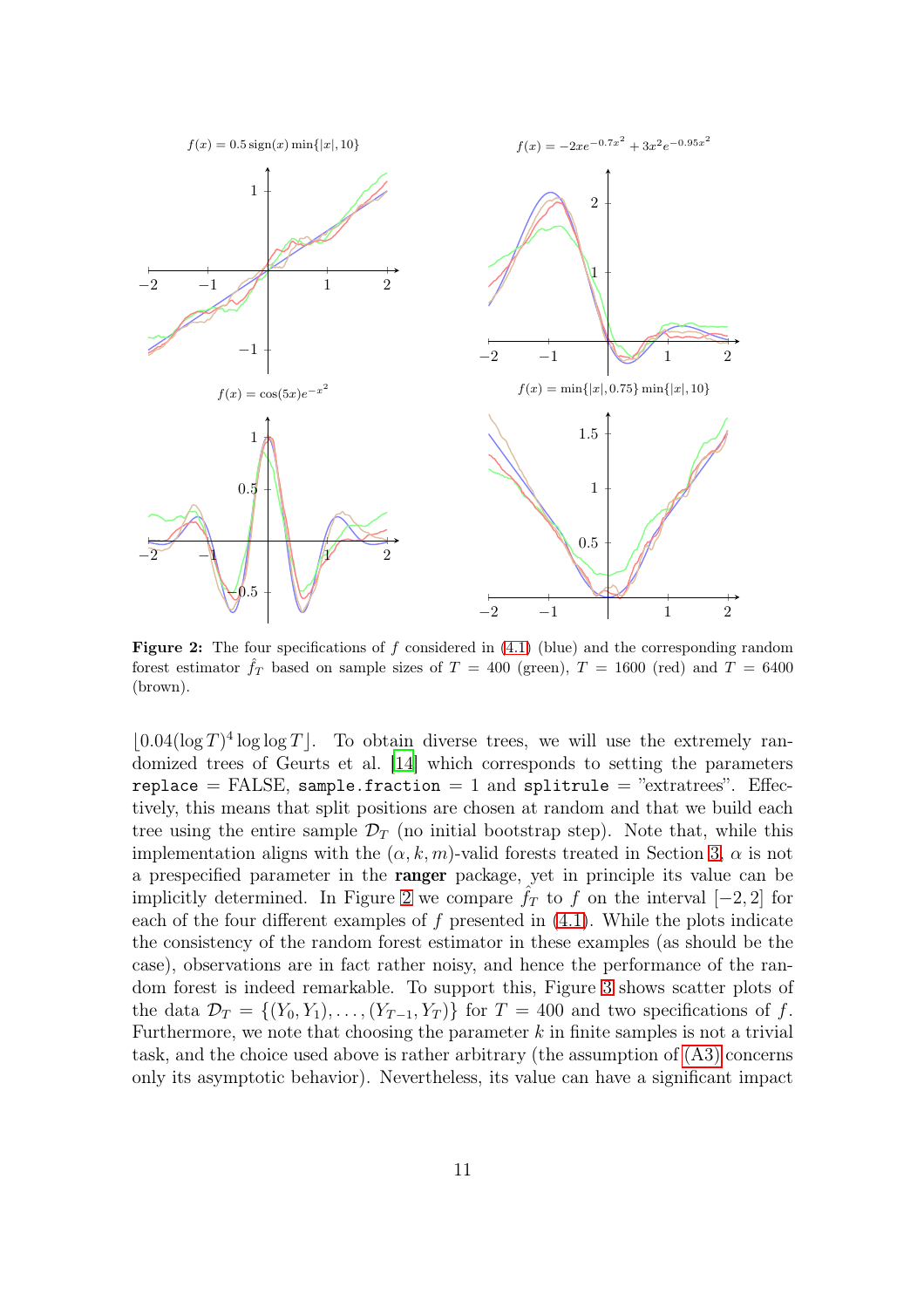<span id="page-11-0"></span>

<span id="page-11-1"></span>**Figure 3:** Scatter plots of the data  $\mathcal{D}_{400}$  under two of the specifications of f considered in [\(4.1\)](#page-9-0).



**Figure 4:** Two of the specifications of f considered in  $(4.1)$  (blue) and the corresponding random forest estimator  $\hat{f}_{1600}$  with  $k = 40$  (green),  $k = 160$  (red) and  $k = 640$  (brown).

on performance as it controls the bias–variance tradeoff of the estimator. While optimal tuning of k is outside the scope of this paper, we illustrate its effect on  $f<sub>T</sub>$ in Figure [4](#page-11-1) where we estimate two of the functions in  $(4.1)$  for different values of k using a sample of size  $T = 1600$ . For comparison, the value used for k in Figure [2](#page-10-0) when  $T = 1600$  was 236.

We conclude this section by indicating consistency of random forests in a more challenging setting. In particular, we consider  $p = 2$  and the following choice of f:

<span id="page-11-2"></span>
$$
f(x_1, x_2) = x_1 e^{-0.6x_1^2} - 2(x_1^2 e^{-0.3x_1^2} + x_2 e^{-0.7x_2^2}) + 3x_2^2 e^{-0.95x_2^2}.
$$
 (4.2)

We rely on the **ranger** package once again with the same specifications as were used to obtain Figure [2,](#page-10-0) but we pass in the additional parameter  $split.setect.weights =$  $(1/2, 1/2)$  so that the probability of splitting along a given direction is the same for both directions (that is,  $\rho_1 = \rho_2 = 1/2$ ). To evaluate its performance, we compute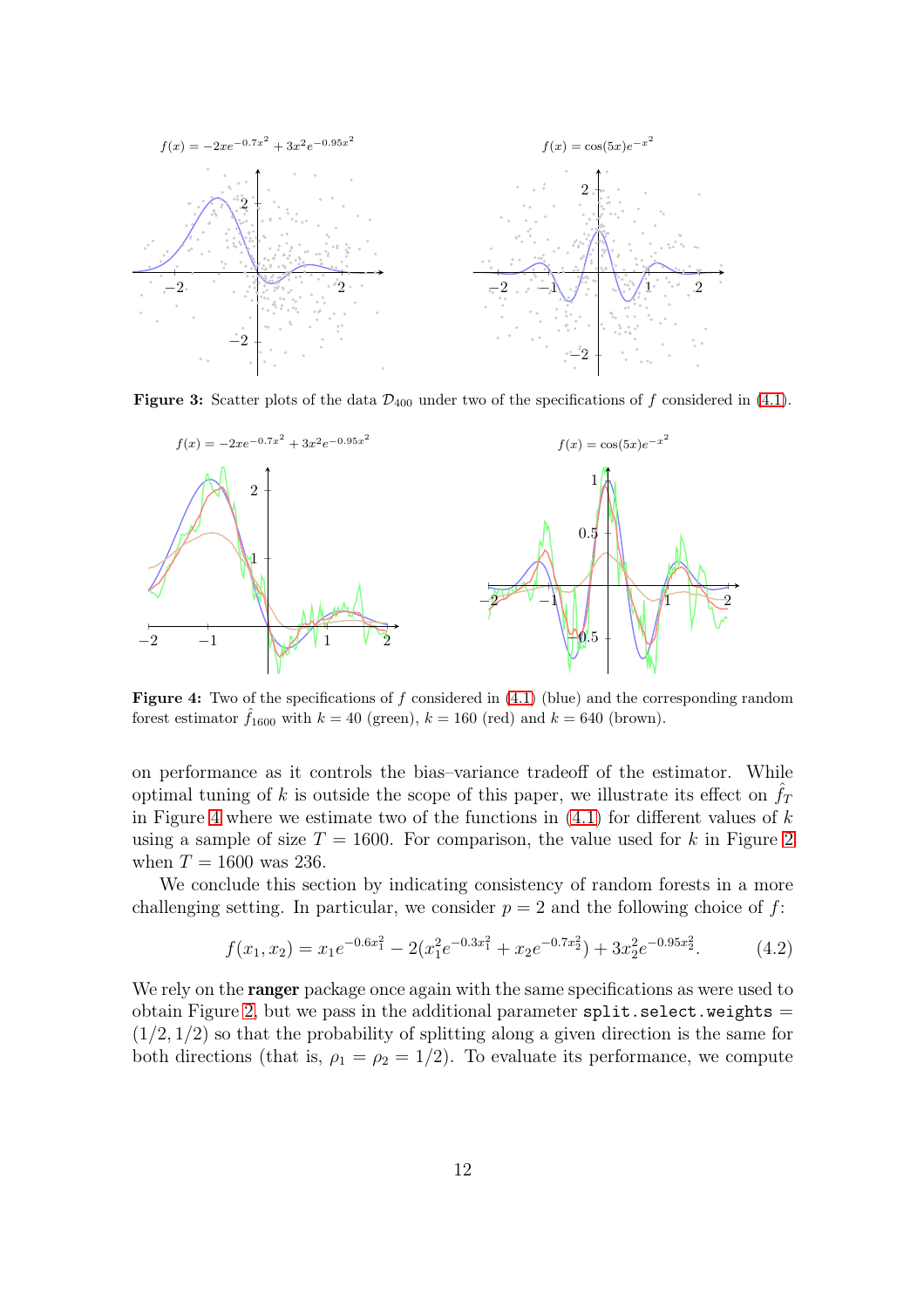<span id="page-12-2"></span>

**Figure 5:** The mean squared error [\(4.3\)](#page-12-1) of the random forest estimator  $\hat{f}_T$  as a function of  $10^{-4}T$ when  $f$  is given by  $(4.2)$ .

the mean squared error

<span id="page-12-1"></span>
$$
\text{MSE} = \frac{1}{|\mathcal{X}|} \sum_{x \in \mathcal{X}} (\hat{f}_T(x) - f(x))^2 \tag{4.3}
$$

over the grid  $\mathcal{X} := \{-2, -1.75, \ldots, 1.75, 2\}^2$  for different values of T. In Figure [5,](#page-12-2) the MSE is depicted as a function of  $10^{-4}T$ .

### <span id="page-12-0"></span>5 Proofs

It will be convenient to transform the input vector  $X_t = (Y_{t-1}, \ldots, Y_{t-p})$  so that it takes values in  $[0, 1]^p$ . Effectively, this can be done by applying a cumulative distribution function

<span id="page-12-3"></span>
$$
F_h(x) = \int_{-\infty}^x h(y) \, dy, \qquad x \in \mathbb{R}, \tag{5.1}
$$

with  $h: \mathbb{R} \to [0, \infty)$  being a probability density which is strictly positive almost everywhere. We extend the domain of  $F_h$  to  $\overline{\mathbb{R}} := \mathbb{R} \cup {\pm \infty}$  by using the conventions  $F_h(-\infty) = 0$  and  $F_h(\infty) = 1$ , so that the mapping

$$
\iota_h\colon (x_1,\ldots,x_p)\longmapsto (F_h(x_1),\ldots,F_h(x_p))
$$

is one-to-one between  $\overline{\mathbb{R}}^p$  and  $[0,1]^p$ . The transformed input vector is defined by  $Z_t = \iota_h(X_t)$ . While there are no further restrictions on the choice of h, we will pick one that leads to good estimates on the density  $h_Z$  of  $Z_1$ .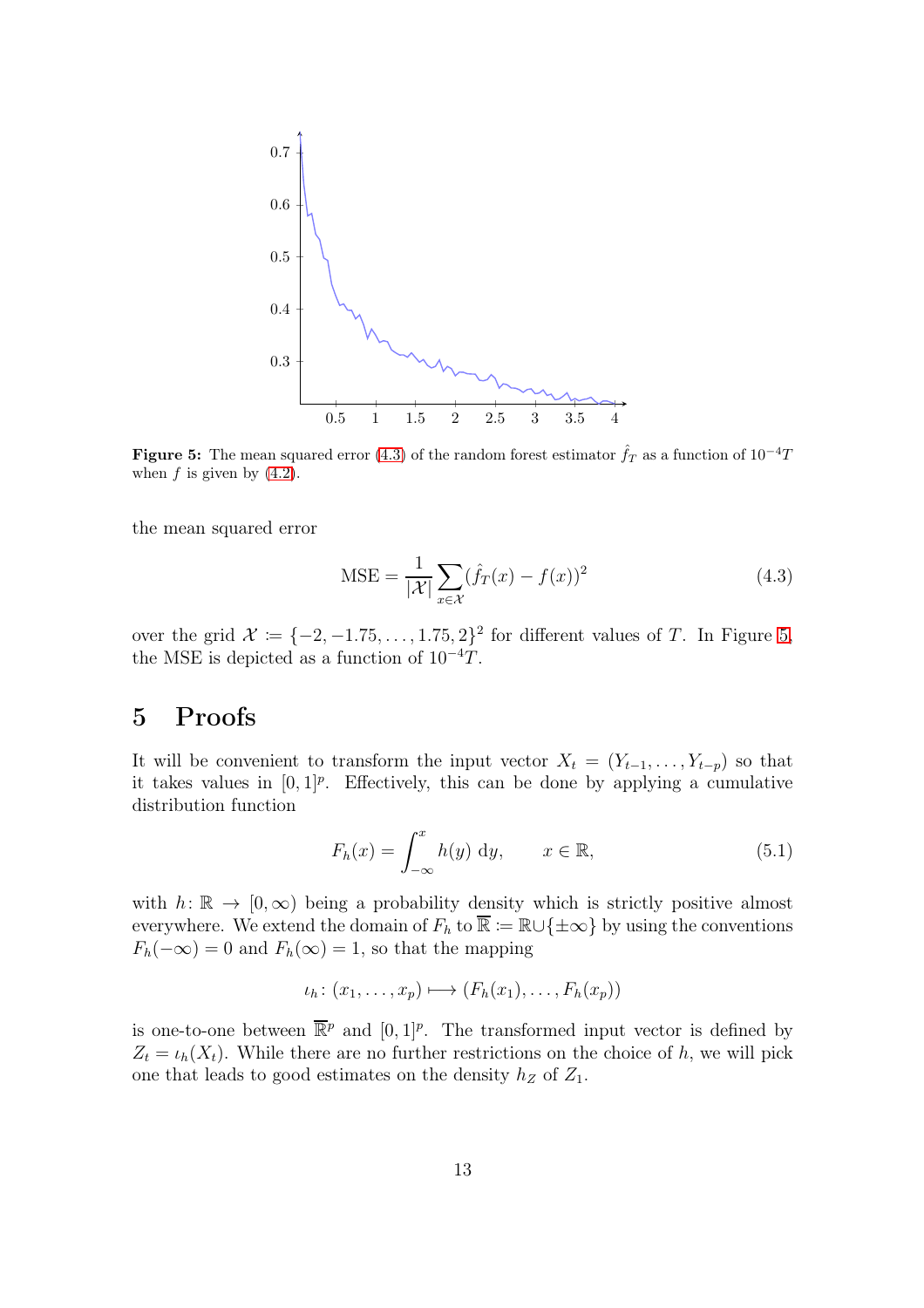<span id="page-13-0"></span>**Lemma 5.1.** Suppose that [\(A1\)](#page-3-1) and [\(A2\)](#page-4-1) hold. Then there exists a constant  $\zeta \in$  $(1,\infty)$  and a probability density  $h: \mathbb{R} \to [0,\infty)$ , which is strictly positive almost everywhere, such that the density  $h_Z : [0,1]^p \to [0,\infty)$  of  $Z_1 = \iota_h(X_1)$  satisfies

<span id="page-13-1"></span>
$$
\zeta^{-1} \le h_Z(z) \le \zeta \tag{5.2}
$$

for almost all  $z \in [0,1]^p$ .

*Proof.* By  $(2.4)$  in  $(A1)$  it holds that

<span id="page-13-2"></span>
$$
\bar{\zeta} := \sup_{x \in \mathbb{R}} \frac{F_{\varepsilon}(x + M)}{F_{\varepsilon}(x - M)} \in (1, \infty). \tag{5.3}
$$

It follows as well from [\(A1\)](#page-3-1) that  $\varepsilon_1$  admits a density  $h_{\varepsilon}$  which is strictly positive almost everywhere, and hence

$$
h(y) := \frac{1 - \bar{\zeta}^{-1}}{\bar{\zeta} - \bar{\zeta}^{-1}} h_{\varepsilon}(y + M) + \frac{\bar{\zeta} - 1}{\bar{\zeta} - \bar{\zeta}^{-1}} h_{\varepsilon}(y - M), \qquad y \in \mathbb{R},
$$

is a valid density to use for defining  $Z_t = \iota_h(X_t)$ . To show that  $h_Z$  meets [\(5.2\)](#page-13-1), it suffices to establish that

$$
\zeta^{-1} \prod_{i=1}^{p} z_i \le \mathbb{P}(F_h(Y_1) \le z_1, \dots, F_h(Y_p) \le z_p) \le \zeta \prod_{i=1}^{p} z_i
$$
 (5.4)

for all  $z_1, \ldots, z_p \in [0, 1]$ , where  $F_h$  is the cumulative distribution function defined by [\(5.1\)](#page-12-3) and  $\zeta = \overline{\zeta}^p$ . Since  $\varepsilon_i - M \le Y_i \le \varepsilon_i + M$  by [\(A2\),](#page-4-1) it follows immediately from the independence of  $\varepsilon_1, \ldots, \varepsilon_p$  and the monotonicity of  $F_h$  that

$$
\prod_{i=1}^p F_{\varepsilon}(F_h^{-1}(z_i) - M) \leq \mathbb{P}(F_h(Y_1) \leq z_1, \dots, F_h(Y_p) \leq z_p) \leq \prod_{i=1}^p F_{\varepsilon}(F_h^{-1}(z_i) + M).
$$

Consequently, we only need to show that both  $F_{\varepsilon}(F_h^{-1})$  $F_h^{-1}(z)+M) \leq \bar{\zeta}z$  and  $F_{\varepsilon}(F_h^{-1})$  $h^{-1}(z)$  –  $M$ )  $\geq \overline{\zeta}^{-1}z$  for an arbitrary  $z \in [0, 1]$ . Observe that, by [\(5.3\)](#page-13-2) and the definition of  $h, \overline{\zeta^{-1}}F_{\varepsilon}(x+M) \leq F_h(x) \leq \overline{\zeta}F_{\varepsilon}(x-M)$  for all  $x \in \overline{\mathbb{R}}$ . In particular, by choosing  $x = F_h(z)^{-1}$  we obtain

$$
\overline{\zeta}^{-1}F_{\varepsilon}(F_h^{-1}(z)+M)\leq z\leq \overline{\zeta}F_{\varepsilon}(F_h^{-1}(z)-M),
$$

and this completes the proof.

In all of the following,  $Z_t = \iota_h(X_t)$  for some h such that [\(5.2\)](#page-13-1) holds, and we will be using the notation  $\#R := |\{t \in \{1, ..., T\} : Z_t \in R\}|, \mu(R) := \mathbb{P}(Z_1 \in R),$  and  $\eta(R) := \mathbb{E}[Y_1 \mid Z_1 \in R]$  for any given measurable set  $R \subseteq [0,1]^p$ . Note that if  $\Lambda \in \mathcal{V}_k$ ,

 $\Box$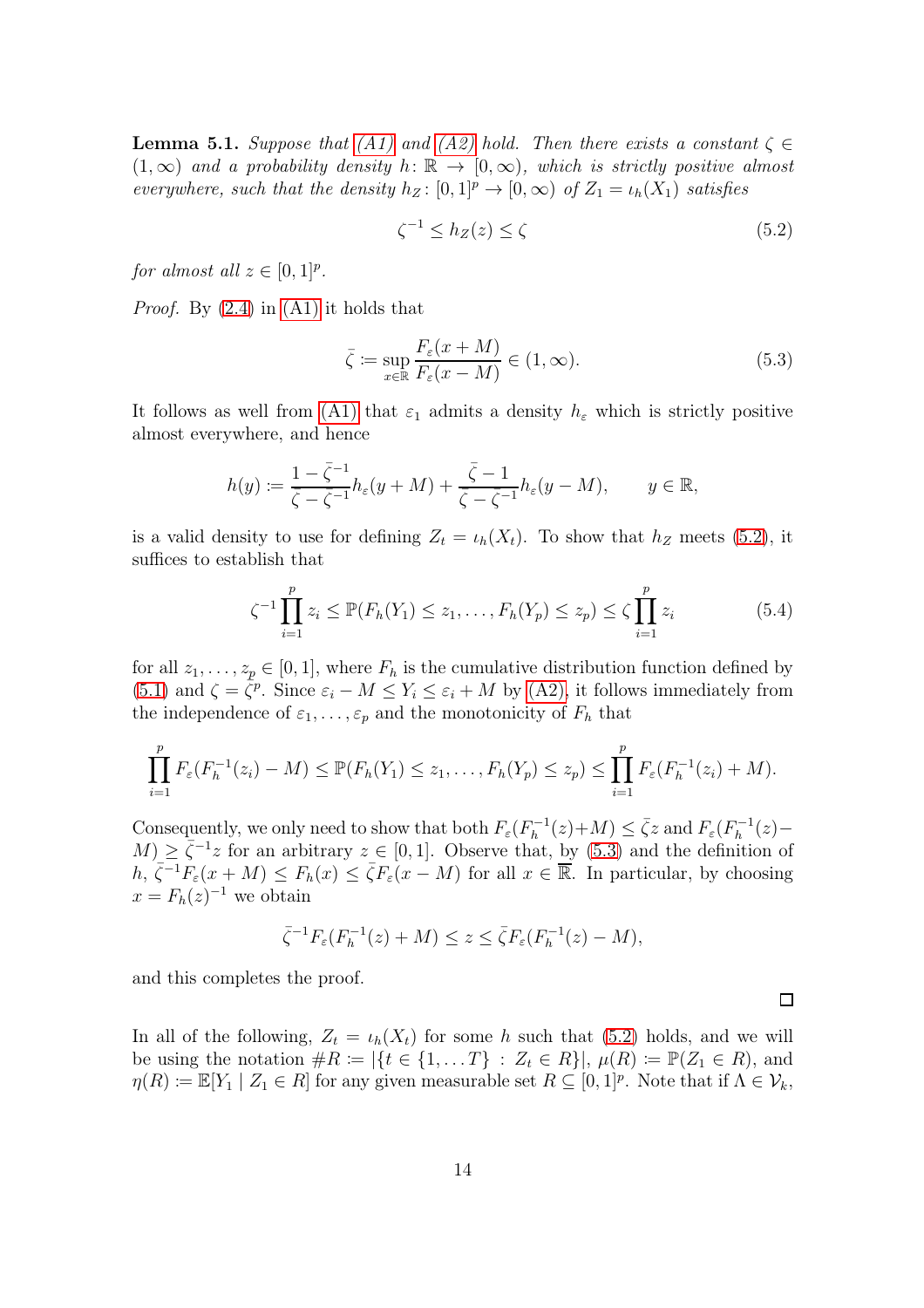the partition  $\bar{\Lambda}$  of  $\bar{\mathbb{R}}^p$  obtained by the exact same sequence of consecutive splits is again a k-valid partition and

<span id="page-14-0"></span>
$$
T_{\Lambda}(x) - T_{\Lambda}^*(x) = T_{\overline{\Lambda}}(x) - T_{\overline{\Lambda}}^*(x)
$$
\n(5.5)

for all  $x \in \mathbb{R}^p$ . Moreover, for any  $x \in \mathbb{R}^p$  we have that

<span id="page-14-1"></span>
$$
T_{\bar{\Lambda}}(x) - T_{\bar{\Lambda}}^*(x) = \frac{1}{\#L} \sum_{t \colon Z_t \in L} Y_t - \eta(L) =: G_T(L), \tag{5.6}
$$

where  $L = \iota_h(A_{\bar{\Lambda}}(x))$ . Here, and in what follows, it is implicitly understood that a sum of the form  $\sum_{t: Z_t \in R}$  runs over  $\{t \in \{1, ..., T\} : Z_t \in R\}$ . Since A is a leaf of a k-valid partition of  $\overline{\mathbb{R}^p}$  with respect to  $(X_1, \ldots, X_T)$  if and only if  $\iota_h(A)$  is a leaf of a k-valid partition of  $[0, 1]^p$  with respect to  $(Z_1, \ldots, Z_T)$ , it follows from  $(5.5)$  and [\(5.6\)](#page-14-1) that

<span id="page-14-4"></span>
$$
\sup_{L \in \mathcal{L}_k} |G_T(L)| = \sup_{(x,\Lambda) \in \mathbb{R}^p \times \mathcal{V}_k} |T_\Lambda(x) - T_\Lambda^*(x)|,\tag{5.7}
$$

where  $\mathcal{L}_k$  consists of all sets which are members of k-valid partitions of  $[0, 1]^p$ . In particular, it suffices to prove uniform concentration inequalities for empirical averages over rectangles in  $\mathcal{L}_k$ . Still, there are infinitely many rectangles in  $\mathcal{L}_k$ , so one cannot simply analyze  $|G_T(L)|$  and then rely on a union bound. We will follow the ideas of Wager and Walther [\[27](#page-28-5)] who demonstrated that one only needs to understand the concentration over a much smaller set of approximating rectangles. In particular, we will make use of one of their results which states that there exists a rather small collection of rectangles in  $[0,1]^p$  containing good approximations to any non-negligible rectangle in terms of Lebesgue measure. Since their result is more general than what is needed here (e.g., it can be used in situations where  $p \to \infty$ ), we state a rather simplified version in Theorem [5.2](#page-14-2) below. To avoid introducing too many non-informative constants in the following, we introduce some convenient notation. For two sequences  $(a_t)_{t\geq 1}$  and  $(b_t)_{t\geq 1}$  we will write  $a_t \lesssim b_t$  if there exists a constant  $c \geq 1$  such that  $a_t \leq cb_t$  for all t. If both  $a_t \lesssim b_t$  and  $b_t \lesssim a_t$  we write  $a_t \approx b_t.$ 

<span id="page-14-2"></span>**Theorem 5.2** (Wager and Walther [\[27\]](#page-28-5)). Let  $\varepsilon \geq k^{-1/2}$  and  $w \geq k/T$ . Then there exists a collection of rectangles  $\mathcal{R}_{\varepsilon,w}$  with the following two properties:

(i) For any rectangle  $R \subseteq [0,1]^p$  with  $\text{Leb}(R) \geq w$ , one can find  $R_-, R_+ \in \mathcal{R}_{\varepsilon,w}$ satisfying

<span id="page-14-3"></span>
$$
R_- \subseteq R \subseteq R_+ \quad and \quad e^{-\varepsilon} \operatorname{Leb}(R_+) \le \operatorname{Leb}(R) \le e^{\varepsilon} \operatorname{Leb}(R_-). \tag{5.8}
$$

<span id="page-14-5"></span>(ii) The cardinality  $|\mathcal{R}_{\varepsilon,w}|$  of  $\mathcal{R}_{\varepsilon,w}$  satisfies the bound  $\log |\mathcal{R}_{\varepsilon,w}| \lesssim \log T$ .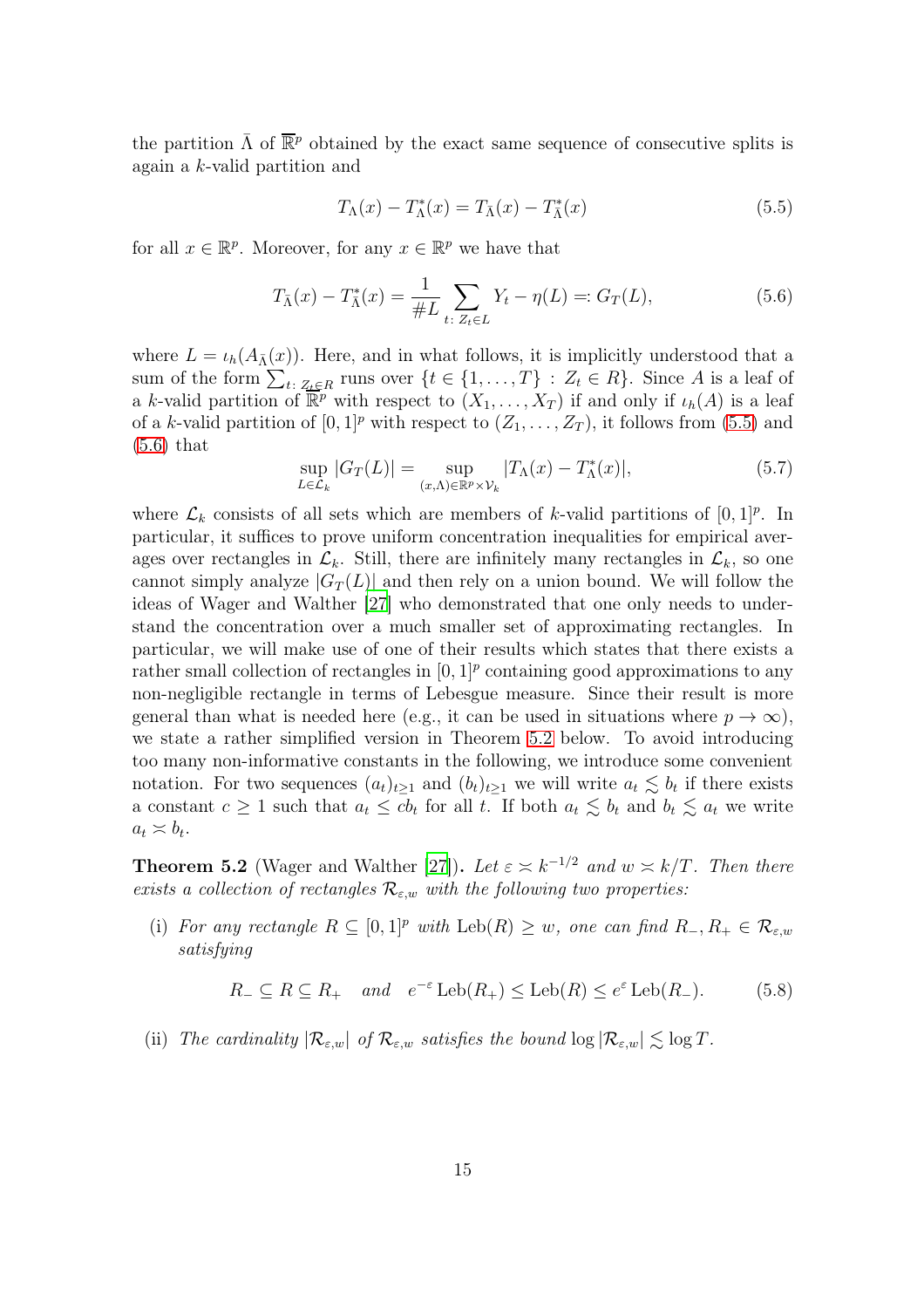Let  $\varepsilon, w \in (0, 1)$  be given as in Theorem [5.2.](#page-14-2) It follows that any given leaf  $L \in \mathcal{L}_{k}^{w} :=$  ${L \in \mathcal{L}_k : \text{Leb}(L) \geq w}$  can be inner  $\varepsilon$ -approximated by a rectangle  $L^{\varepsilon}$  from  $\mathcal{R}_{\varepsilon,w}$ in the sense of [\(5.8\)](#page-14-3). Moreover,

$$
\sup_{L \in \mathcal{L}_k^w} |G_T(L)| \le \sup_{L \in \mathcal{L}_k^w} |\eta(L^{\varepsilon}) - \eta(L)| + \sup_{L \in \mathcal{L}_k^w} |G_T(L^{\varepsilon})| + \sup_{L \in \mathcal{L}_k^w} \left| \frac{1}{\#L} \sum_{t: Z_t \in L} Y_t - \frac{1}{\#L^{\varepsilon}} \sum_{t: Z_t \in L^{\varepsilon}} Y_t \right|.
$$
\n
$$
(5.9)
$$

Thus, to obtain a concentration inequality for [\(5.7\)](#page-14-4) it suffices to show that, for all large  $T$  and with high probability, the three terms on the right-hand side of the inequality [\(5.9\)](#page-15-0) are small and  $\mathcal{L}_k = \mathcal{L}_k^w$ . Bounding the first term of (5.9) is the easiest task.

<span id="page-15-1"></span>**Lemma 5.3.** Suppose that [\(A1\)](#page-3-1) and [\(A2\)](#page-4-1) are satisfied, and let  $\varepsilon \approx k^{-1/2}$  and  $w \asymp k/T$ . Then

<span id="page-15-0"></span>
$$
\sup_{L\in\mathcal{L}_k^w}|\eta(L_-^\varepsilon)-\eta(L)|\leq 2M\zeta^2\varepsilon,
$$

where  $\zeta \in (1,\infty)$  is given as in Lemma [5.1.](#page-13-0)

*Proof.* By [\(A2\),](#page-4-1) we find for an arbitrary leaf  $L \in \mathcal{L}_{k}^{w}$  that

$$
|\eta(L_{-}^{\varepsilon}) - \eta(L)| \leq \frac{1}{\mu(L)} \int_{L \setminus L_{-}^{\varepsilon}} |f(\iota_{h}^{-1}(z))| h_{Z}(z) dz
$$
  
+ 
$$
\frac{\mu(L) - \mu(L_{-}^{\varepsilon})}{\mu(L)\mu(L_{-}^{\varepsilon})} \int_{L_{-}^{\varepsilon}} |f(\iota_{h}^{-1}(z))| h_{Z}(z) dz
$$
  

$$
\leq 2M \frac{\mu(L) - \mu(L_{-}^{\varepsilon})}{\mu(L)}.
$$

Moreover, Lemma [5.1](#page-13-0) and [\(5.8\)](#page-14-3) imply

$$
\mu(L) - \mu(L^{\varepsilon}) \le \zeta(1 - e^{-\varepsilon})\lambda(L) \le \zeta^2 \varepsilon \mu(L),
$$

and this concludes the proof.

The key to obtain estimates of the second and third term of [\(5.9\)](#page-15-0), as well as showing that  $\mathcal{L}_k = \mathcal{L}_k^w$ , with high probability is to establish good concentration inequalities for the counts  $\#L$  and  $\#L^{\varepsilon}$ , which apply across all  $L \in \mathcal{L}_{k}^{w}$ . As we will see in later proofs, by relying on Theorem [5.2](#page-14-2) and ideas similar to [\[27,](#page-28-5) Theorem 10 and Lemma 13, it suffices to understand the concentration of  $\#R$  across all rectangles in  $\mathcal{R}_{\varepsilon,w}$  of non-negligible volume. This is the motivation for the following result, which relies on a Bernstein type inequality for weakly dependent processes.

 $\Box$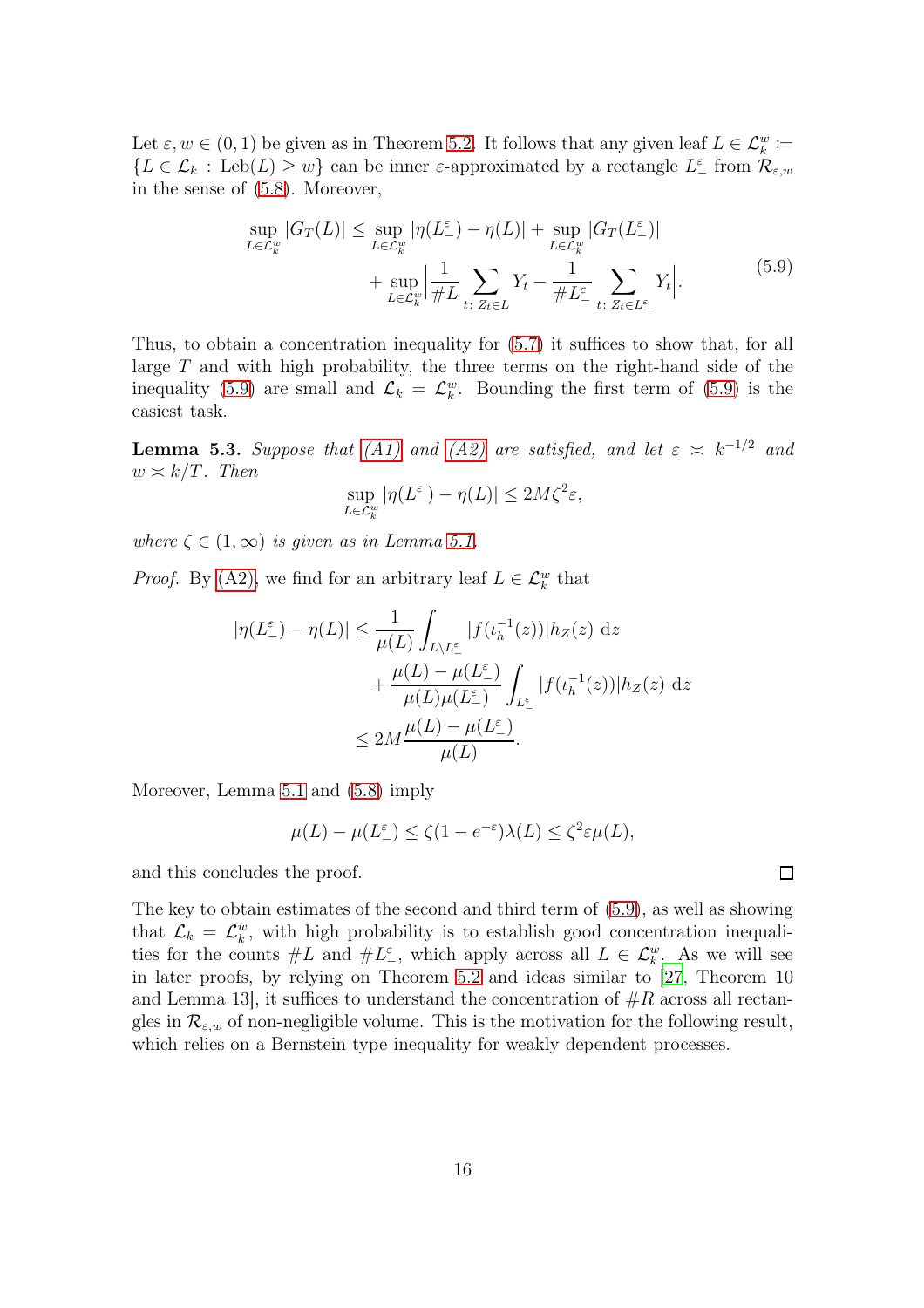<span id="page-16-4"></span>**Lemma 5.4.** Suppose that  $(A1)$ – $(A3)$  are satisfied, and let  $\varepsilon \asymp k^{-1/2}$  and  $w \asymp k/T$ . Then there exists a constant  $\gamma \in (0,\infty)$  such that

<span id="page-16-3"></span>
$$
\sup_{R \in \mathcal{R}_{\varepsilon, w} : \ \mu(R) \ge w} \frac{|\#R - T\mu(R)|}{\sqrt{T\mu(R)}} \le \gamma \log T \tag{5.10}
$$

with probability at least  $1 - T^{-1}$  for all sufficiently large T.

*Proof.* Note that, by a union bound, it suffices to establish that for any  $R \in \mathcal{R}_{\varepsilon,w}$ with  $\mu(R) \geq w$ ,

<span id="page-16-2"></span>
$$
\mathbb{P}\left(\left|\frac{\#R}{T} - \mu(R)\right| > \gamma \log T \sqrt{\frac{\mu(R)}{T}}\right) \le \frac{1}{|\mathcal{R}_{\varepsilon,w}|T}.\tag{5.11}
$$

To this end, observe that  $(Y_t)_{t\geq 1}$  forms a stationary geometrically ergodic p-th order Markov chain (cf. [\[3](#page-27-11), Theorem 3.1]). It is well-known that any such chain is exponentially  $\alpha$ -mixing (see, e.g., [\[13,](#page-27-12) p. 89]). In particular, the t-th  $\alpha$ -mixing coefficient  $\alpha(t) \coloneqq \sup_{A \in \sigma(X_1), B \in \sigma(X_{t+1})} |\overline{\mathbb{P}}(A \cap B) - \mathbb{P}(A) \mathbb{P}(B)| \text{ of } X_t = (Y_{t-1}, \ldots, Y_{t-p}) \text{ satisfies }$ 

<span id="page-16-0"></span>
$$
\log \alpha(t) \lesssim -t, \qquad t \ge 1. \tag{5.12}
$$

Moreover, the  $\alpha$ -mixing coefficients of  $(1_R(Z_t))_{t\geq 1}$  are obviously bounded by  $(\alpha(t))_{t\geq 0}$ (which do not depend on  $R$ ), and thus we can rely on a Bernstein type inequality for weakly dependent sequences [\[21](#page-28-10), Theorem 2] to establish that

<span id="page-16-1"></span>
$$
\log \mathbb{P}\left(\left|\frac{\#R}{T} - \mu(R)\right| > x\right) \lesssim -\frac{x^2 T}{\nu_R^2 + T^{-1} + x(\log T)^2}, \qquad x > 0,\tag{5.13}
$$

where

$$
\nu_R^2 := \text{Var}(\mathbb{1}_R(Z_1)) + 2 \sum_{t=1}^{\infty} |\text{Cov}(\mathbb{1}_R(Z_{t+1}), \mathbb{1}_R(Z_1))|.
$$

It is easy to see that  $|\text{Cov}(\mathbb{1}_R(Z_{t+1}), \mathbb{1}_R(Z_1))| \leq \min{\{\alpha(t), \mu(R)\}}$ . From this inequality and the fact that  $\sqrt{\alpha(t)} \leq \mu(R)$  as long as  $t \geq \log(T/k)$ , which follows from [\(5.12\)](#page-16-0) and  $\mu(R) \gtrsim k/T$ , we deduce that

<span id="page-16-5"></span>
$$
\nu_R^2 \lesssim \mu(R) \Big( 1 + \log(T/k) + \sum_{t=1}^{\infty} \sqrt{\alpha(t)} \Big) \lesssim \mu(R) \log T. \tag{5.14}
$$

By combining this variance bound with inequality [\(5.13\)](#page-16-1) and using that  $\mu(R) \gtrsim 1/T$ we get

<span id="page-16-6"></span>
$$
\log \mathbb{P}\left(\left|\frac{\#R}{T} - \mu(R)\right| > x\right) \lesssim -\frac{x^2 T}{\max\{\mu(R)\log T, x(\log T)^2\}}.\tag{5.15}
$$

To put it differently, we may choose a sufficiently large constant  $\bar{\gamma}$  such that for any fixed  $\tau \in (0, \infty)$ ,

$$
\mathbb{P}\left(\left|\frac{\#R}{T} - \mu(R)\right| > x\right) \le \frac{1}{\tau} \tag{5.16}
$$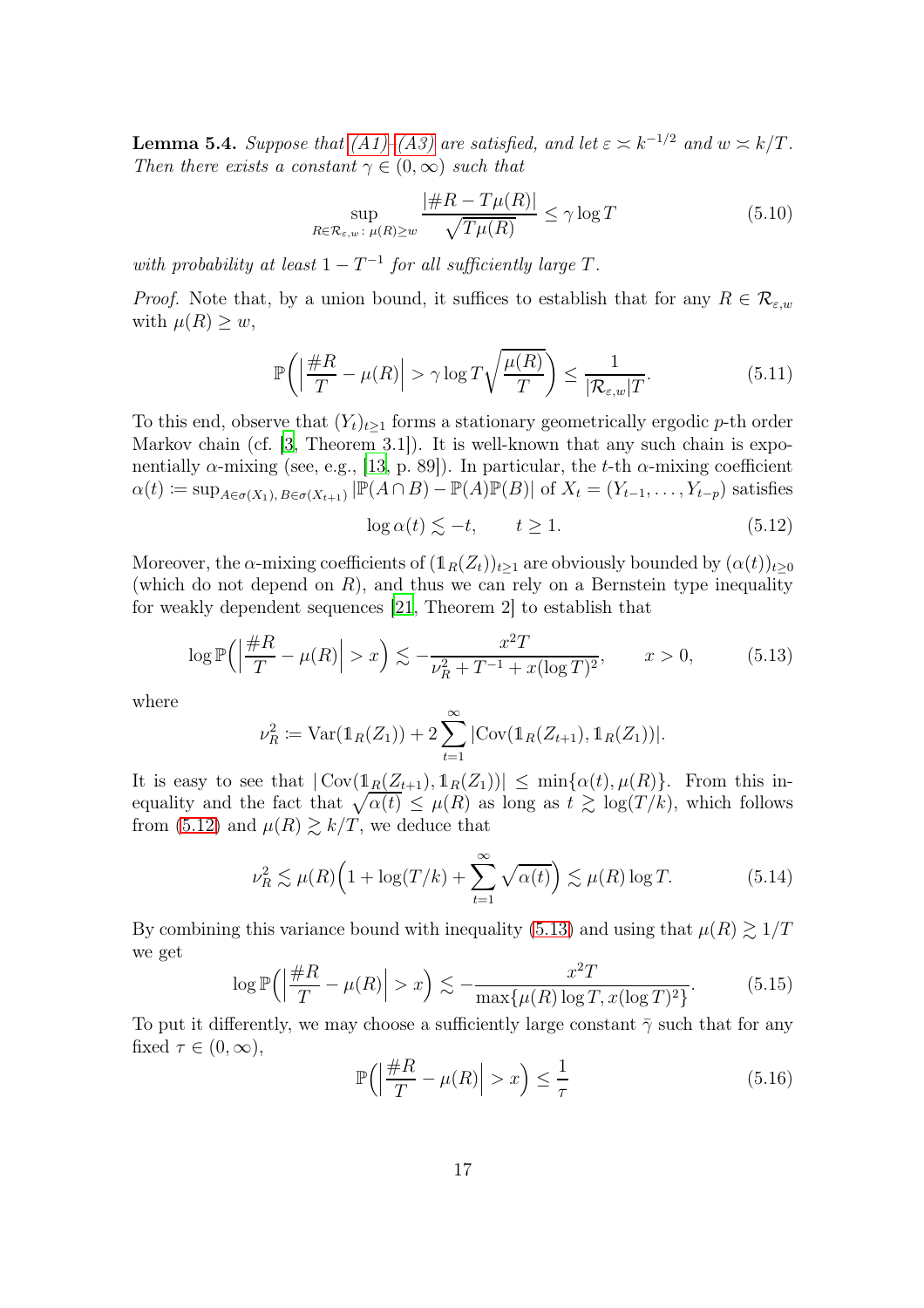if

<span id="page-17-0"></span>
$$
x \ge \bar{\gamma} \max \left\{ \frac{(\log T)^2 \log \tau}{T}, \sqrt{\frac{\mu(R)}{T} \log T \log \tau} \right\}.
$$
 (5.17)

<span id="page-17-4"></span>.

Since  $\mu(R) \gtrsim k/T$ , the maximum of [\(5.17\)](#page-17-0) is equal to its last term if

 $k \ge \kappa (\log T)^3 \log \tau$ 

for a suitable constant κ. Moreover, if  $\tau = |\mathcal{R}_{\varepsilon,w}|T$ , Theorem [5.2](#page-14-2)[\(ii\)](#page-14-5) shows that  $\log \tau \leq \log T$ , so if k is chosen in accordance with [\(A3\),](#page-4-2) the last term of the maximum in [\(5.17\)](#page-17-0) is the dominating one when T is large. Consequently, by choosing x to be the right-hand side of [\(5.17\)](#page-17-0) with  $\tau = |\mathcal{R}_{\varepsilon,w}|T$ , we obtain

$$
\mathbb{P}\bigg(\Big|\frac{\#R}{T} - \mu(R)\Big| > \bar{\gamma} \sqrt{\frac{\mu(R)}{T} \log T (\log |\mathcal{R}_{\varepsilon,w}| + \log T)}\bigg) \leq \frac{1}{|\mathcal{R}_{\varepsilon,w}|T}
$$

By using Theorem  $5.2(ii)$  $5.2(ii)$  once again it follows that  $(5.11)$  is satisfied for a suitable constant  $\gamma$  and verifies that [\(5.10\)](#page-16-3) holds with probability at least  $1 - T^{-1}$  for all sufficiently large T.  $\Box$ 

The next result shows how the inequality [\(5.10\)](#page-16-3) impacts the magnitude of the third term of [\(5.9\)](#page-15-0).

<span id="page-17-5"></span>**Lemma 5.5.** Suppose that  $(A1)$ - $(A3)$  are satisfied, and let  $\varepsilon = k^{-1/2}$  and  $w =$  $k/(4\zeta T)$  where  $\zeta \in (1,\infty)$  is given as in Lemma [5.1.](#page-13-0) Then, the inequality [\(5.10\)](#page-16-3) implies

$$
\sup_{L\in\mathcal{L}_k^w} \left| \frac{1}{\#L} \sum_{t\colon Z_t\in L} Y_t - \frac{1}{\#L^{\varepsilon}_{-}} \sum_{t\colon Z_t\in L^{\varepsilon}_{-}} Y_t \right| \le 6(M + \max_{t=1,\dots,T} |\varepsilon_t|) \frac{\zeta^2 + 2\gamma \log T}{\sqrt{k}}
$$

for all sufficiently large  $T$ , where  $M$  is given by  $(2.5)$ .

Proof. First, observe that

$$
\sup_{L \in \mathcal{L}_k^w} \left| \frac{1}{\#L} \sum_{t \colon Z_t \in L} Y_t - \frac{1}{\#L^{\varepsilon}} \sum_{t \colon Z_t \in L^{\varepsilon}} Y_t \right|
$$
\n
$$
\leq 2\left(M + \max_{t=1,\dots,T} |\varepsilon_t|\right) \sup_{L \in \mathcal{L}_k^w} \frac{\#L - \#L^{\varepsilon}}{\#L}.
$$
\n
$$
(5.18)
$$

It follows that we need to show how [\(5.10\)](#page-16-3) implicitly restricts  $\#L$  and  $\#L_{-}^{\varepsilon}$ . Initially, we will argue that [\(5.10\)](#page-16-3) implies

<span id="page-17-1"></span>
$$
\#L \le e^{\zeta^2 \varepsilon} T\mu(L) + \gamma e^{\frac{1}{2}\zeta^2 \varepsilon} \log T\sqrt{T\mu(L)},
$$
\n
$$
T\mu(L^{\varepsilon}) = \gamma^2 (\log T)^2
$$
\n(5.19)

<span id="page-17-3"></span><span id="page-17-2"></span>
$$
\#L \ge \frac{T\mu(L_-^{\varepsilon}) - \gamma^2 (\log T)^2}{2},\tag{5.20}
$$

an

$$
\text{ad} \qquad \#L^{\varepsilon} \ge T\mu(L^{\varepsilon}) - \gamma \log T\sqrt{T\mu(L^{\varepsilon})} \tag{5.21}
$$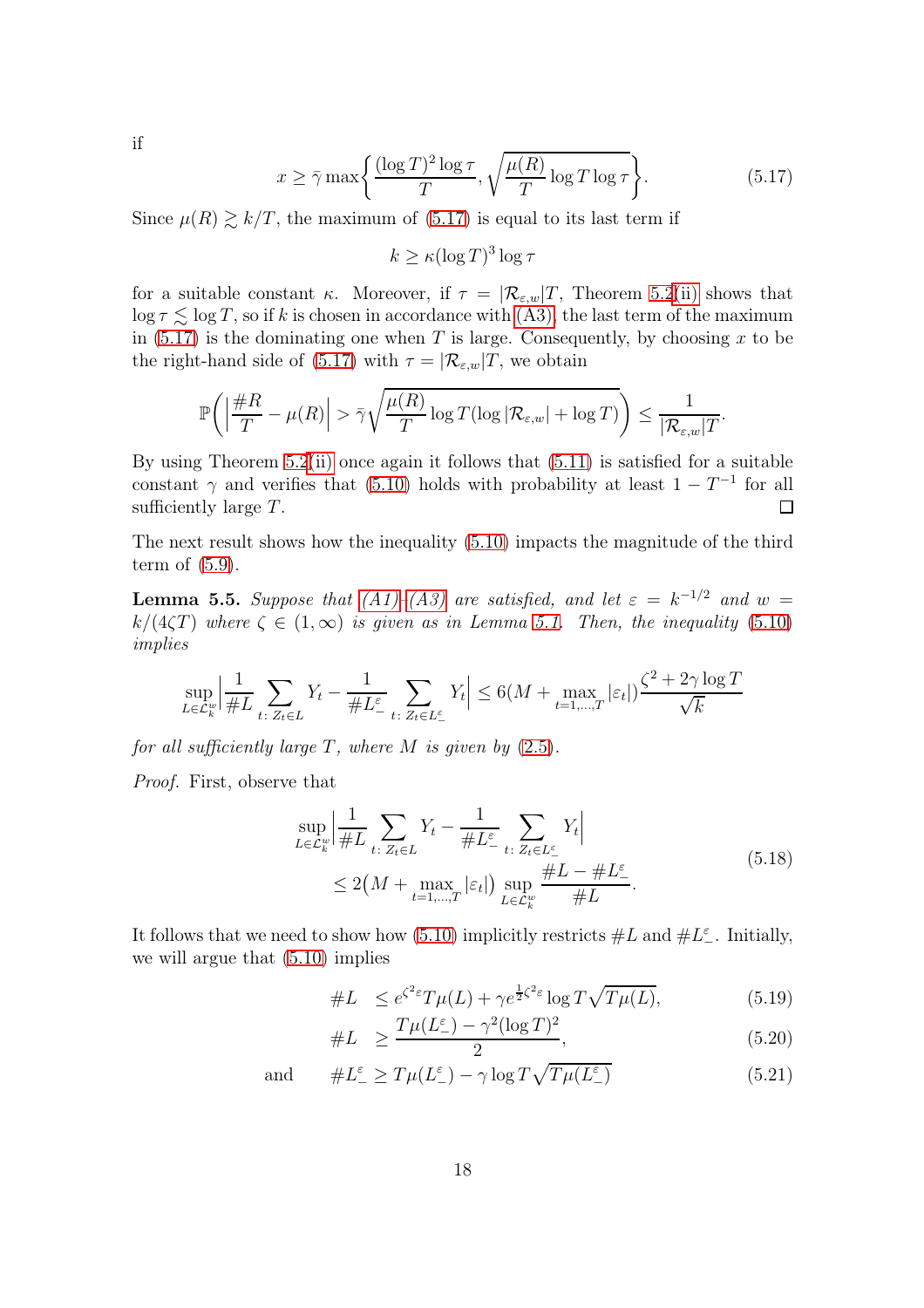for all  $L \in \mathcal{L}_{k}^{w}$ . Consider any rectangle  $R \subseteq [0,1]^{p}$  with  $\mu(R) \geq \zeta w$ , and note that such rectangle satisfies Leb(R)  $\geq w$  by Lemma [5.1.](#page-13-0) Consequently, Theorem [5.2](#page-14-2) implies the existence of an outer approximation  $R_+ \supseteq R$  from  $\mathcal{R}_{\varepsilon,w}$  with  $\text{Leb}(R_+) \leq$  $e^{\varepsilon}$  Leb(R). The inequality [\(5.10\)](#page-16-3) shows in particular that

<span id="page-18-0"></span>
$$
\frac{\#R_+ - T\mu(R_+)}{\sqrt{T\mu(R_+)}} \le \gamma \log T. \tag{5.22}
$$

Obviously  $\#R_+ \geq \#R$ , and by Lemma [5.1](#page-13-0) the  $\mu$ -measure of  $R_+$  is bounded in terms of that of  $R$  as

$$
\mu(R_+) \le \mu(R) + \zeta^2 (e^{\varepsilon} - 1)\mu(R) \le e^{\zeta^2 \varepsilon} \mu(R).
$$

By combining this with [\(5.22\)](#page-18-0) we conclude that

<span id="page-18-1"></span>
$$
\sup_{R:\ \mu(R)\ge\zeta w} \frac{\#R - e^{\zeta^2 \varepsilon} T\mu(R)}{\sqrt{T\mu(R)}} \le\gamma e^{\frac{1}{2}\zeta^2 \varepsilon} \log T,\tag{5.23}
$$

where it is implicitly understood that the supremum only runs over rectangles in [0, 1]<sup>p</sup>. Now, if R is a rectangle with  $\mu(R) < 2\zeta w$ , we may expand it along one or more of the p directions to obtain a new rectangle R with  $R \subseteq R \subseteq [0,1]^p$  and  $\mu(R) = 2\zeta w$ . Thus, by [\(5.23\)](#page-18-1) this means that

$$
\#R \le \left(\frac{e^{\zeta^2 \varepsilon}}{2} + \frac{\gamma e^{\frac{1}{2}\zeta^2 \varepsilon} \log T}{\sqrt{2k}}\right)k.
$$
\n(5.24)

By [\(A3\),](#page-4-2) the last term in the parenthesis goes to zero and  $e^{\zeta^2 \varepsilon}$  goes to one as T approaches infinity, so we establish that  $#R < k$  as long as T exceeds a certain threshold (which does not depend on  $R$ ). To put it differently, as long as  $T$  is sufficiently large and for any rectangle  $R \subseteq [0,1]^p$ , the following implication holds:

<span id="page-18-2"></span>
$$
\#R \ge k \qquad \Longrightarrow \qquad \mu(R) \ge 2\zeta w. \tag{5.25}
$$

Consider now any leaf  $L \in \mathcal{L}_k$ . By [\(5.25\)](#page-18-2) it must be the case that  $\mu(L) \geq 2\zeta w$ , and thus [\(5.19\)](#page-17-1) is an immediate consequence of [\(5.23\)](#page-18-1). Moreover, the  $\mu$ -measure of the inner  $\varepsilon$ -approximation  $L^{\varepsilon}$  of L is bounded from below as

<span id="page-18-4"></span>
$$
\mu(L_{-}^{\varepsilon}) \ge (1 - \zeta^2 (1 - e^{-\varepsilon})) \mu(L) \ge 2(1 - \zeta^2 (1 - e^{-\varepsilon})) \zeta w \ge \zeta w,
$$
 (5.26)

where the last inequality applies as long as  $T$  is large enough. Thus,  $(5.21)$  is implied by  $(5.10)$ . In order to prove  $(5.20)$ , first note that

<span id="page-18-3"></span>
$$
T\mu(L_{-}^{\varepsilon}) \leq \#L + \gamma \log T\sqrt{T\mu(L_{-}^{\varepsilon})}
$$
\n(5.27)

by [\(5.21\)](#page-17-2). By dividing both sides of [\(5.27\)](#page-18-3) with  $\sqrt{T \mu(L_{-}^{\varepsilon})}$  and using that  $T \mu(L_{-}^{\varepsilon}) \ge$  $k/4$  when T is large (by  $(5.26)$ ) we obtain

<span id="page-18-5"></span>
$$
\sqrt{T\mu(L_-^{\varepsilon})} \le \frac{2\,\#L}{\sqrt{k}} + \gamma \log T. \tag{5.28}
$$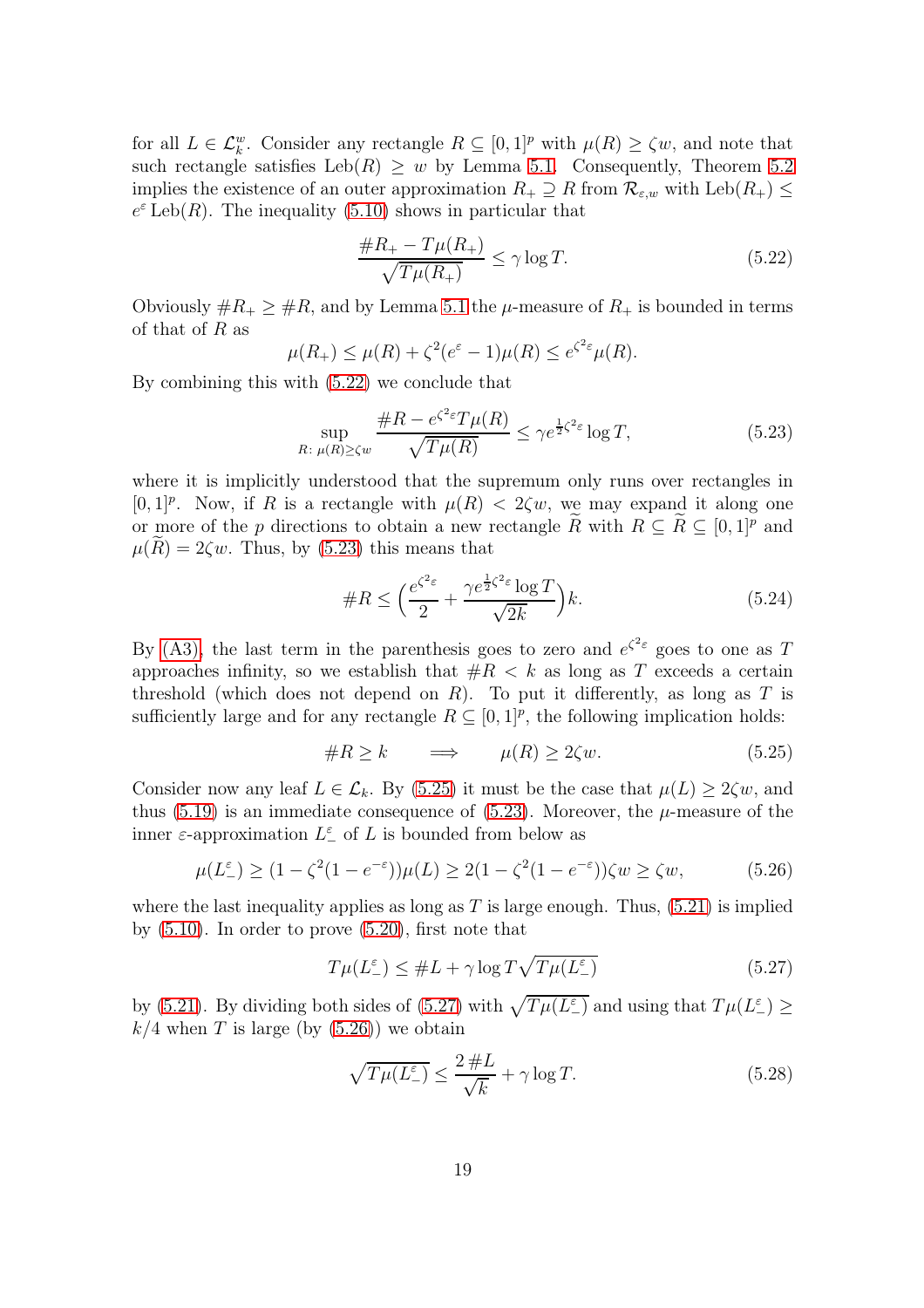Now, by using the bound [\(5.28\)](#page-18-5) for the last term in [\(5.27\)](#page-18-3) and rearranging terms,

#L ≥ T µ(L ε <sup>−</sup>) − γ 2 (log T) 2 1 + 2<sup>γ</sup> log T/<sup>√</sup> k .

By [\(A3\),](#page-4-2)  $2\gamma \log T/\sqrt{k} \le 1$  when T is sufficiently large, and this proves [\(5.20\)](#page-17-3). Now we use  $(5.19)$ – $(5.21)$  to bound  $(\#L - \#L^{\epsilon})/\#L$  uniformly across  $L \in \mathcal{L}_{k}^{w}$ . For an arbitrary leaf  $L \in \mathcal{L}_k^w$  it follows by [\(5.19\)](#page-17-1) that

$$
\left(e^{\frac{1}{2}\zeta^2 \varepsilon} \sqrt{T\mu(L)} + \gamma \log T\right)^2 \geq \#L + \gamma^2 (\log T)^2,
$$

and hence

$$
e^{\zeta^2 \varepsilon} T\mu(L) \ge \left(\sqrt{\#L + \gamma^2 (\log T)^2} - \gamma \log T\right)^2
$$
  
= 
$$
\#L + 2\gamma^2 (\log T)^2 - 2\gamma \log T \sqrt{\#L + \gamma^2 (\log T)^2}
$$
  

$$
\ge \#L - 4\gamma \log T \sqrt{\#L},
$$
 (5.29)

where, due to  $(5.20)$ , the last inequality applies as long as T exceeds a certain threshold (which does not depend on  $L$ ). Moreover,  $(5.20)$  implies

<span id="page-19-0"></span>
$$
\sqrt{T\mu(L_-^{\varepsilon})} \le \sqrt{2\#L} + \gamma \log T \le 2\sqrt{\#L}
$$
\n(5.30)

and, as in [\(5.26\)](#page-18-4), the  $\mu$ -measure of  $L_{-}^{\varepsilon}$  is bounded from below as

<span id="page-19-1"></span>
$$
\mu(L_{-}^{\varepsilon}) \ge (1 - \zeta^2 (1 - e^{-\varepsilon})) \mu(L) \ge e^{-2\zeta^2 \varepsilon} \mu(L). \tag{5.31}
$$

Both  $(5.30)$  and  $(5.31)$  require that T is large. By starting from  $(5.21)$ , and then using  $(5.29)$ – $(5.31)$ , we get the estimate

$$
\#L^{\varepsilon} \ge e^{-2\zeta^2 \varepsilon} T\mu(L) - 2\gamma \log T\sqrt{\#L} \ge e^{-3\zeta^2 \varepsilon} \#L - 6\gamma \log T\sqrt{\#L}
$$

for large  $T$ . Thus, for such  $T$ ,

$$
\sup_{L\in\mathcal{L}_k^w}\frac{\#L-\#L^\varepsilon_-}{\#L}\leq 1-e^{-3\zeta^2\varepsilon}+\sup_{L\in\mathcal{L}_k^w}\frac{6\gamma\log T}{\sqrt{\#L}}\leq \frac{3\zeta^2+6\gamma\log T}{\sqrt{k}}.
$$

In view of [\(5.18\)](#page-17-4), this finishes the proof.

<span id="page-19-3"></span>Remark 5.6. Suppose that we are in the setting of Lemma [5.5.](#page-17-5) In its proof it is in fact established that  $\mathcal{L}_k = \mathcal{L}_k^w$  when [\(5.10\)](#page-16-3) holds and T is large. For instance, this is an immediate consequence of [\(5.25\)](#page-18-2).

In a similar way, we use  $(5.10)$  to bound the second term of  $(5.9)$ ; this is detailed in the following lemma.

<span id="page-19-2"></span> $\Box$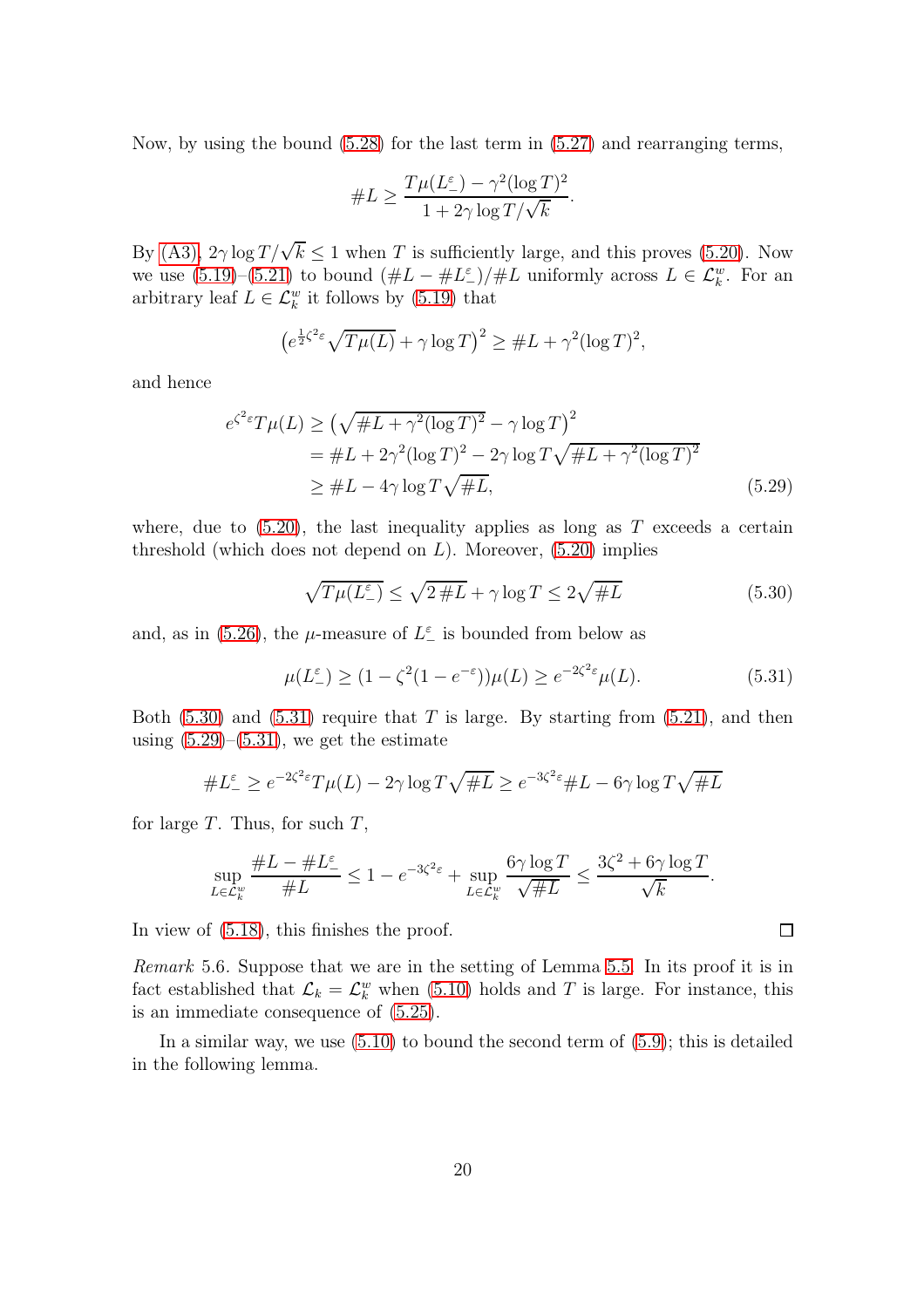<span id="page-20-2"></span>**Lemma 5.7.** Suppose that  $(A1)$ - $(A3)$  are satisfied, and let  $\varepsilon = k^{-1/2}$  and  $w =$ k/(4 $(T)$ ) where  $\zeta \in (1,\infty)$  is given as in Lemma [5.1.](#page-13-0) Then, the inequality [\(5.10\)](#page-16-3) implies

$$
\sup_{L \in \mathcal{L}_k^w} |G_T(L^{\varepsilon})| \le \frac{4M\gamma \log T}{\sqrt{k}} + 2 \sup_{R \in \mathcal{R}_{\varepsilon,w}:\ \mu(R) \ge \zeta w} \frac{1}{T\mu(R)} \Big| \sum_{t:\ Z_t \in R} \varepsilon_t \Big|
$$
  
+ 2 \sup\_{R \in \mathcal{R}\_{\varepsilon,w}:\ \mu(R) \ge \zeta w} \frac{\Big| \frac{1}{T} \sum\_{t:\ Z\_t \in R} f(X\_t) - \mathbb{E}[f(X)\mathbb{1}\_R(Z)] \Big|}{\mu(R)}

for all sufficiently large  $T$ , where  $M$  is given by  $(2.5)$ .

*Proof.* For any given rectangle  $R$  we have the bound

<span id="page-20-0"></span>
$$
|G_T(R)| \le M \frac{|\#R - T\mu(R)|}{\#R} + \frac{1}{\#R} \Big| \sum_{t: \ Z_t \in R} \varepsilon_t \Big|
$$
  
+ 
$$
\frac{T}{\#R} \Big| \frac{1}{T} \sum_{t: \ Z_t \in R} f(X_t) - \mathbb{E}[f(X) \mathbb{1}_R(Z)] \Big|.
$$
 (5.32)

When  $(5.10)$  is satisfied and T is large enough, it follows from  $(5.26)$  (which holds under  $(A1)–(A3)$  that

$$
\mathcal{R}' \coloneqq \{ R \in \mathcal{R}_{\varepsilon,w} : \mu(R) \ge \zeta w \} \supseteq \{ L^{\varepsilon}_- : L \in \mathcal{L}^w_k \}. \tag{5.33}
$$

Moreover, for any  $R \in \mathcal{R}'$ , [\(5.10\)](#page-16-3) implies immediately that

$$
\#R \ge T\mu(R)\left(1 - \frac{2\gamma \log T}{\sqrt{k}}\right) \ge \frac{T\mu(R)}{2},\tag{5.34}
$$

and hence also that

<span id="page-20-1"></span>
$$
\frac{|\#R - T\mu(R)|}{\#R} \le \frac{4\gamma \log T}{\sqrt{k}}\tag{5.35}
$$

as soon as T exceeds a certain threshold (which is independent of  $R$ ). By combining  $(5.32)$ – $(5.35)$  we obtain the result. □

Since  $\mathcal{R}_{\varepsilon,w}$  is a rather small collection of sets, it is hinted by Lemmas [5.5](#page-17-5) and [5.7](#page-20-2) that the only missing part in order to prove Theorem [2.1](#page-5-0) is to obtain bounds on

$$
\max_{t=1,\dots,T} |\varepsilon_t|, \qquad \frac{1}{T} \Big| \sum_{t \colon Z_t \in R} \varepsilon_t \Big| \qquad \text{and} \qquad \Big| \frac{1}{T} \sum_{t \colon Z_t \in R} f(X_t) - \mathbb{E}[f(X) \mathbb{1}_R(Z)] \Big|
$$

for any  $R \in \mathcal{R}_{\varepsilon,w}$  with  $\mu(R) \ge \zeta w$ . The first term is easy to handle, since it is a maximum of i.i.d. random variables satisfying Bernstein's condition [\(2.3\)](#page-3-2). The last two terms can be handled by relying on Bernstein type inequalities for martingale differences and weakly dependent random variables. We will go through the details below.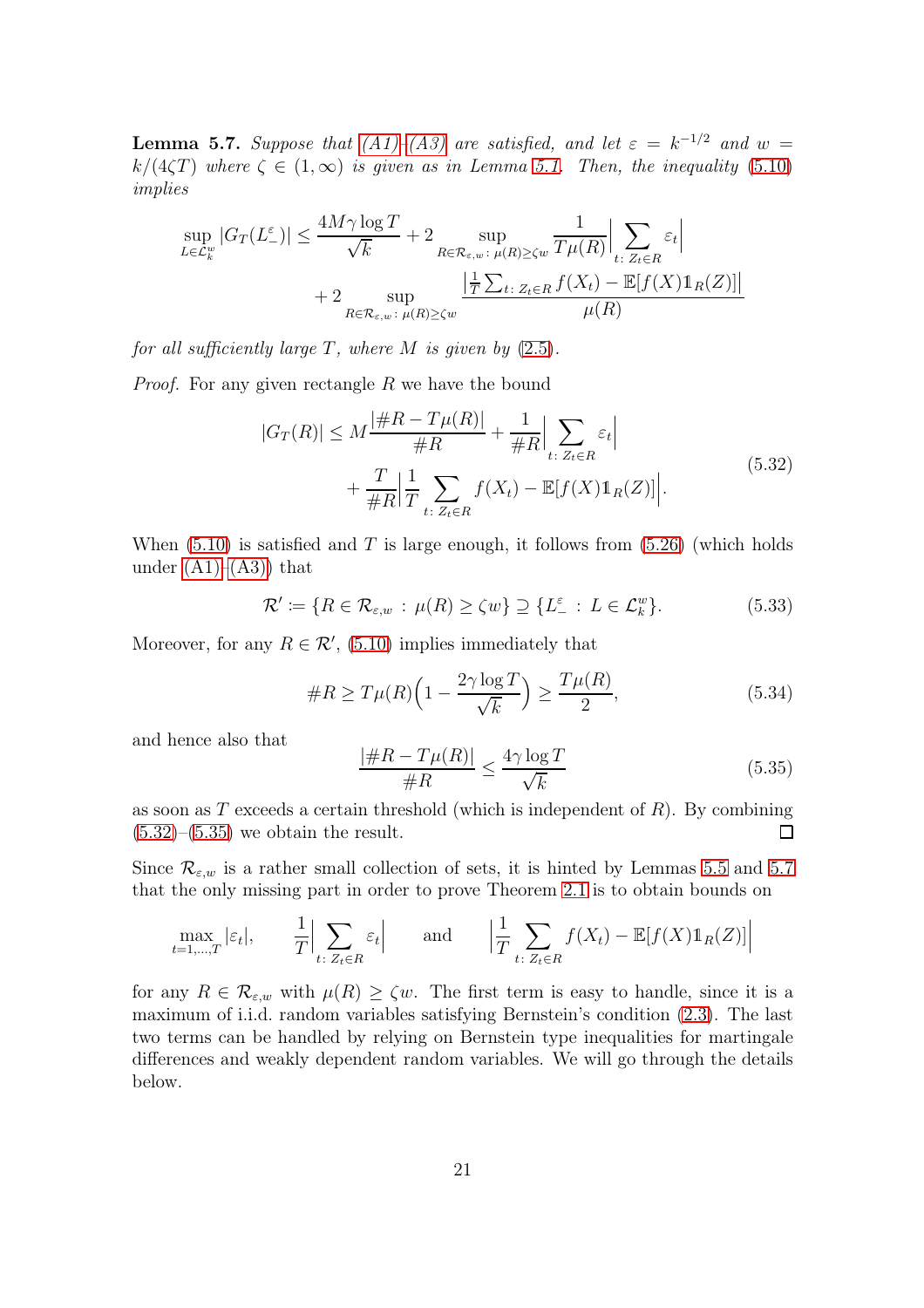*Proof of Theorem [2.1.](#page-5-0)* The proof goes by defining four events  $\mathcal{E}_1$ ,  $\mathcal{E}_2$ ,  $\mathcal{E}_3$  and  $\mathcal{E}_4$  and arguing that (i) the inequality [\(2.8\)](#page-5-3) holds true on  $\mathcal{E}_1 \cap \mathcal{E}_2 \cap \mathcal{E}_3 \cap \mathcal{E}_4$ , and (ii) each event  $\mathcal{E}_i$  occurs with probability at least  $1 - T^{-1}$ . With  $\varepsilon = k^{-1/2}$  and  $w = k/(4\zeta T)$ ,  $\zeta \in (1,\infty)$  given as in Lemma [5.1,](#page-13-0) the events that we will consider are the following:

$$
\mathcal{E}_1 := \Big\{ \sup_{R \in \mathcal{R}_{\varepsilon,w}: \ \mu(R) \ge \zeta w} \frac{|\#R - T\mu(R)|}{\sqrt{T\mu(R)}} \le \gamma \log T \Big\},
$$
\n
$$
\mathcal{E}_2 := \Big\{ \max_{t=1,\dots,T} |\varepsilon_t| \le c_1 \log T \Big\},
$$
\n
$$
\mathcal{E}_3 := \Big\{ \sup_{R \in \mathcal{R}_{\varepsilon,w}: \ \mu(R) \ge \zeta w} \frac{1}{T\mu(R)} \Big| \sum_{t:\ Z_t \in R} \varepsilon_t \Big| \le c_2 \frac{\log T}{\sqrt{k}} \Big\} \cup \mathcal{E}_1^c,
$$
\n
$$
\mathcal{E}_4 := \Big\{ \sup_{R \in \mathcal{R}_{\varepsilon,w}: \ \mu(R) \ge \zeta w} \frac{\Big| \frac{1}{T} \sum_{t:\ Z_t \in R} f(X_t) - \mathbb{E}[f(X) \mathbb{1}_R(Z)] \Big|}{\mu(R)} \le c_3 \frac{\log T}{\sqrt{k}} \Big\}.
$$

Here  $\gamma$  is the constant from Lemma [5.4,](#page-16-4) while  $c_1$ ,  $c_2$  and  $c_3$  will be introduced during the proof. Moreover,  $\mathcal{E}_1^c$  refers to the complement of  $\mathcal{E}_1$ .

*Proof of (i)*: Suppose that the event  $\mathcal{E}_1 \cap \mathcal{E}_2 \cap \mathcal{E}_3 \cap \mathcal{E}_4$  has occurred. Then, by using  $(5.9)$  and Lemmas [5.3,](#page-15-1) [5.5](#page-17-5) and [5.7,](#page-20-2) it follows that

$$
\sup_{L \in \mathcal{L}_k} |G_T(L)| \le \frac{2M\zeta^2}{\sqrt{k}} + \frac{4M\gamma \log T}{\sqrt{k}} + \frac{2c_2 \log T}{\sqrt{k}} + \frac{2c_3 \log T}{\sqrt{k}} + 6(M + c_1 \log T) \frac{\zeta^2 + 2\gamma \log T}{\sqrt{k}}.
$$

In view of this inequality, [\(5.7\)](#page-14-4) and Remark [5.6,](#page-19-3) we conclude that [\(2.8\)](#page-5-3) is satisfied on  $\mathcal{E}_1 \cap \mathcal{E}_2 \cap \mathcal{E}_3 \cap \mathcal{E}_4$  for a suitably chosen constant  $\beta$ .

*Proof of (ii)*: The content of Lemma [5.4](#page-16-4) is exactly that  $\mathbb{P}(\mathcal{E}_1) \geq 1 - T^{-1}$ . Since the moments of  $\varepsilon_1$  meet [\(2.3\)](#page-3-2), its distribution is sub-exponential and [\(2.6\)](#page-4-3) holds. Moreover,  $\varepsilon_1, \ldots, \varepsilon_T$  are i.i.d. random variables, so by applying a union bound we obtain the estimate

$$
\mathbb{P}\left(\max_{t=1,\dots,T}|\varepsilon_t| > x\right) \le \gamma_1 T e^{-\gamma_2 x}, \qquad x > 0.
$$

In other words,  $\max_{t=1,\dots,T} |\varepsilon_t| \leq x$  with probability at least  $1-T^{-1}$  if  $x \geq \log(\gamma_1 T^2)/\gamma_2$ , and this shows  $\mathbb{P}(\mathcal{E}_2) \geq 1 - T^{-1}$  for some  $c_1$ .

Next, consider any rectangle  $R \in \mathcal{R}_{\varepsilon,w}$  with  $\mu(R) \ge \zeta w$  and observe that  $(\epsilon_t 1_R(Z_t))_{t\geq 1}$  is a martingale difference sequence with respect to the filtration  $\mathcal{F}_t$  $\sigma(Y_s : s \le t)$ . Since  $\varepsilon_t$  is independent of  $\mathcal{F}_{t-1}$  and its moments satisfy [\(2.3\)](#page-3-2),

$$
\mathbb{E}[\left|\varepsilon_t 1\!\!1_R(Z_t)\right|^m \mid \mathcal{F}_{t-1}] \leq m!c^{m-2}1\!\!1_R(Z_t), \qquad m \geq 3.
$$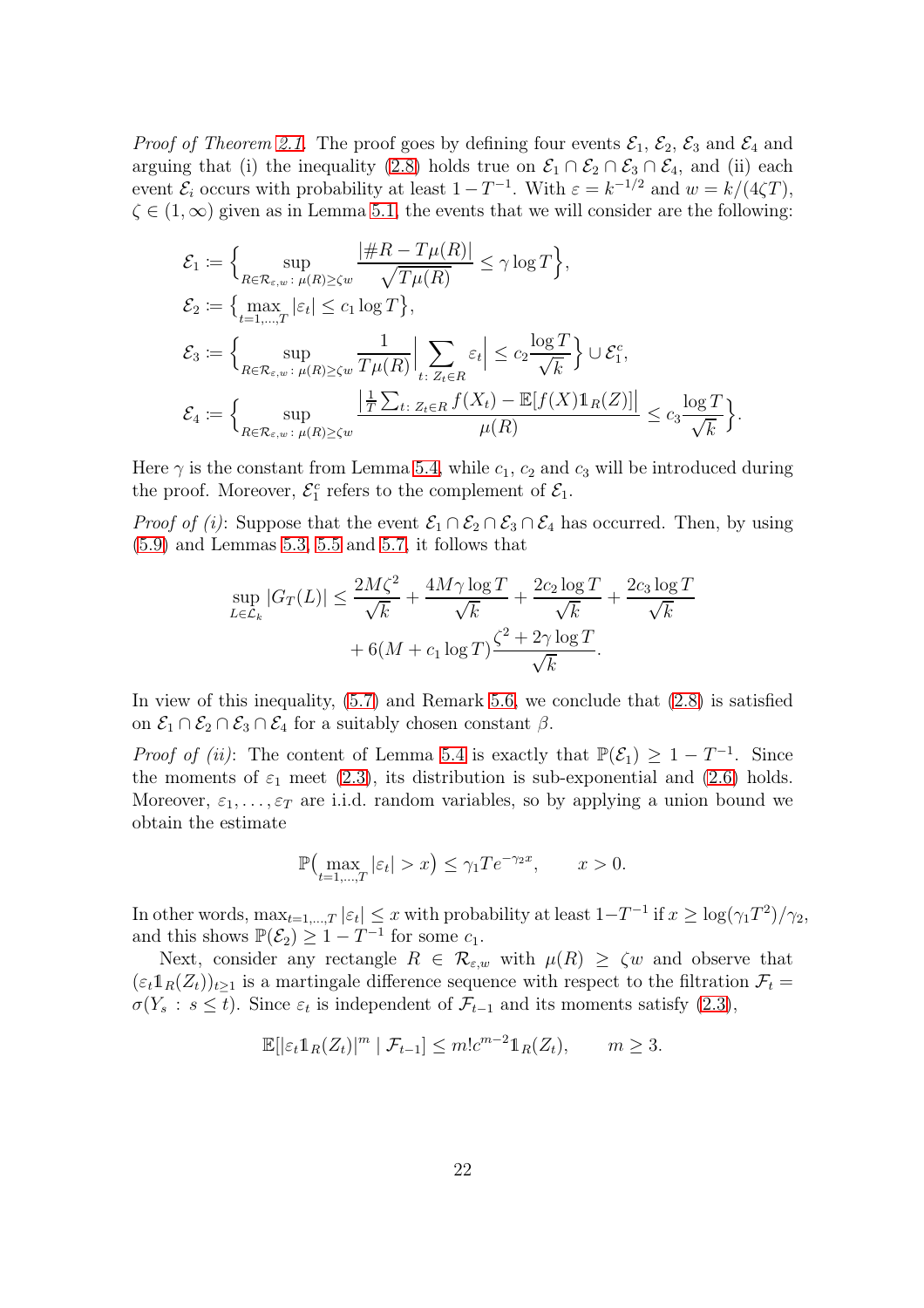In particular, these observations show that we can rely on a Bernstein (Freedman) type inequality for unbounded summands to obtain

<span id="page-22-0"></span>
$$
\log \mathbb{P}\left(\frac{1}{T}\Big|\sum_{t:\ Z_t \in R} \varepsilon_t\Big| > x,\ \#R \le y\right) \lesssim -\frac{x^2 T}{y/T + x} \tag{5.36}
$$

for any  $x, y > 0$ . Such a result can, e.g., be found in [\[11,](#page-27-13) Theorem 8.2.2]. Let  $\gamma$  be the constant from Lemma [5.4,](#page-16-4) consider specifically

$$
y = T\mu(R) + \gamma \log T\sqrt{T\mu(R)}
$$

and note that  $y \leq 2T\mu(R)$  when T is large (by [\(A3\)\)](#page-4-2). By using [\(5.36\)](#page-22-0) with this choice of y it follows that

$$
\log \mathbb{P}\Big(\Big\{\frac{1}{T}\Big|\sum_{t\colon Z_t\in R}\varepsilon_t\Big|>x\Big\}\cap \mathcal{E}_1\Big)\lesssim -\frac{x^2T}{\max\{\mu(R),x\}}.
$$

From this inequality we deduce the existence of a constant  $\kappa$ , such that for any  $\tau > 0$ ,

<span id="page-22-3"></span>
$$
\mathbb{P}\left(\left\{\frac{1}{T}\Big|\sum_{t:\ Z_t\in R}\varepsilon_t\Big|>x\right\}\cap\mathcal{E}_1\right)\le\frac{1}{\tau}\tag{5.37}
$$

when

<span id="page-22-1"></span>
$$
x = \kappa \max\left\{\frac{\log \tau}{T}, \sqrt{\frac{\mu(R)}{T} \log \tau}\right\}.
$$
 (5.38)

The maximum in [\(5.38\)](#page-22-1) is equal to its second term if

<span id="page-22-2"></span>
$$
k \ge 4\log \tau. \tag{5.39}
$$

It follows from Theorem [5.2](#page-14-2)[\(ii\)](#page-14-5) and [\(A3\)](#page-4-2) that [\(5.39\)](#page-22-2) is satisfied if  $\tau = |\mathcal{R}_{\varepsilon,w}|T$  and T is large, and thus  $(5.37)$  and  $(5.38)$  show that

$$
\mathbb{P}\bigg(\bigg\{\frac{1}{T}\Big|\sum_{t:\ Z_t\in R}\varepsilon_t\Big|>c_2\log T\sqrt{\frac{\mu(R)}{4T}}\bigg\}\cap\mathcal{E}_1\bigg)\leq \frac{1}{|\mathcal{R}_{\varepsilon,w}|T},
$$

for a suitable constant c<sub>2</sub>. By rearranging terms and using that  $T\mu(R) \geq k/4$  it follows that

$$
\mathbb{P}\bigg(\bigg\{\frac{1}{T\mu(R)}\bigg|\sum_{t\colon Z_t\in R}\varepsilon_t\bigg|>c_2\frac{\log T}{\sqrt{k}}\bigg\}\cap\mathcal{E}_1\bigg)\leq\frac{1}{|\mathcal{R}_{\varepsilon,w}|T}.
$$

Consequently, by relying on a union bound over all rectangles in  $\mathcal{R}_{\varepsilon,w}$ , we establish that  $\mathbb{P}(\mathcal{E}_3) \geq 1 - T^{-1}$ .

To show  $\mathbb{P}(\mathcal{E}_4) \geq 1 - T^{-1}$  we consider again an arbitrary rectangle  $R \in \mathcal{R}_{\varepsilon,w}$ with  $\mu(R) \ge \zeta w$ . The sequence  $(f(X_t)1_R(Z_t))_{t>1}$  is bounded and  $\alpha$ -mixing, and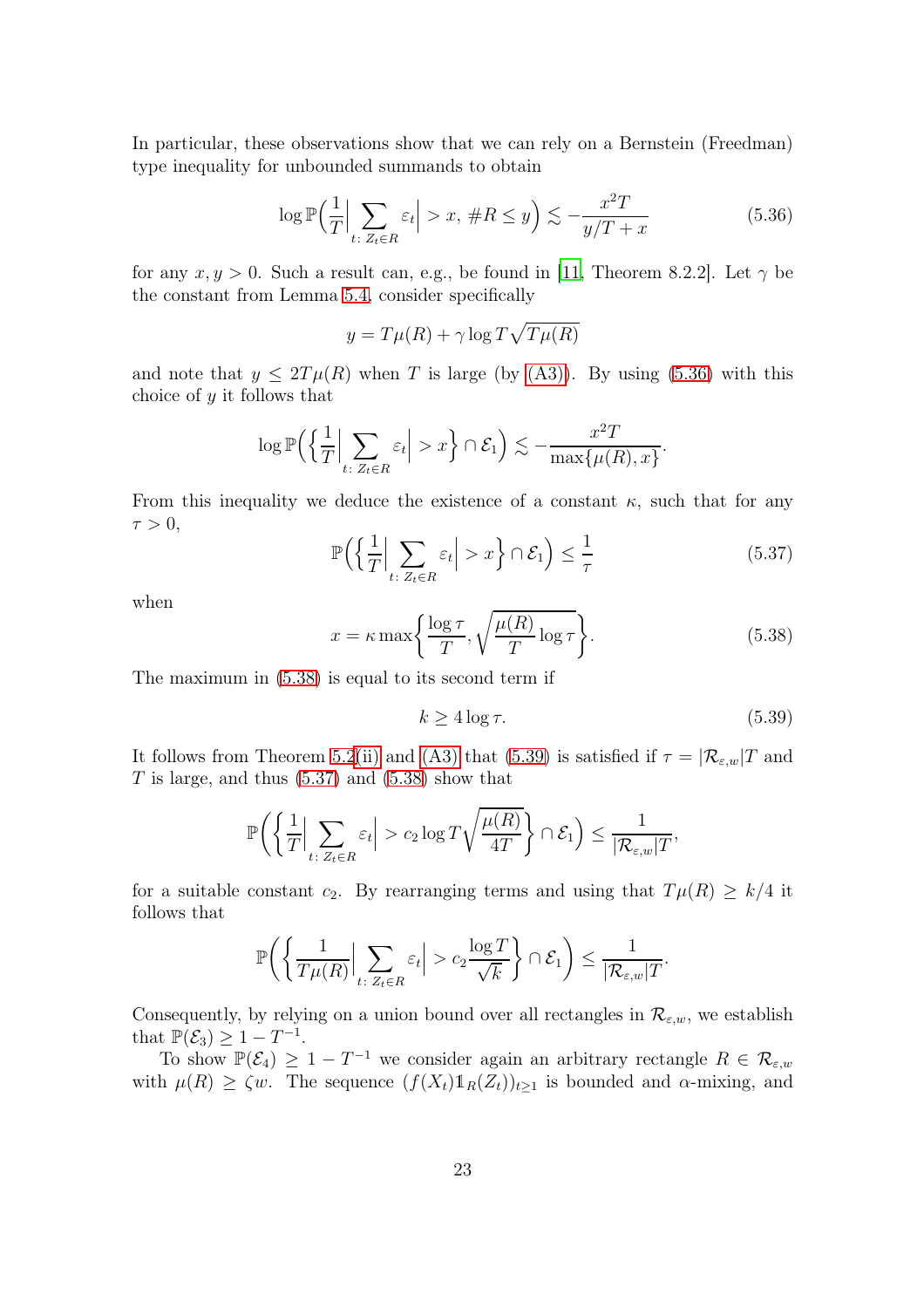its associated mixing coefficients is bounded by those of  $(X_t)_{t>1}$ , which we will denote by  $(\alpha(t))_{t>1}$ . In particular, by [\(5.12\)](#page-16-0) it follows that the mixing coefficients of  $(f(X_t)1_R(Z_t))_{t\geq 1}$  are bounded by an exponentially decaying sequence of numbers with a decay rate which does not depend on R. Consequently, as in the proof of Lemma [5.4,](#page-16-4) we can again rely on [\[21](#page-28-10), Theorem 2] to obtain that

<span id="page-23-0"></span>
$$
\log \mathbb{P}\Big(\Big|\frac{1}{T} \sum_{t \colon Z_t \in R} f(X_t) - \mathbb{E}[f(X)\mathbb{1}_R(Z)]\Big| > x\Big) \lesssim -\frac{x^2 T}{\nu_R^2 + T^{-1} + x(\log T)^2} \tag{5.40}
$$

where

$$
\nu_R^2 := \text{Var}(f(X_1) \mathbb{1}_R(Z_1)) + 2 \sum_{t=1}^{\infty} |\text{Cov}(f(X_{t+1}) \mathbb{1}_R(Z_{t+1}), f(X_1) \mathbb{1}_R(Z_1))|.
$$

Note that

$$
\inf\{y\in [0,\infty)\,:\, \mathbb{P}(|f(X)|1_R(Z)>y)\le u\}\le M1_{\{u\le\mu(R)\}},
$$

so it follows by Rio's covariance inequality [\[23](#page-28-11), Theorem 1.1] that

<span id="page-23-1"></span>
$$
|\operatorname{Cov}(f(X_{t+1})1_R(Z_{t+1}), f(X_1)1_R(Z_1))| \le 4M^2 \min{\{\alpha(t), \mu(R)\}}.
$$

Thus, by using the same arguments as in the proof of Lemma [5.4](#page-16-4) (in relation to [\(5.14\)](#page-16-5)) we establish  $\nu_R^2 \lesssim \mu(R) \log T$ , meaning that [\(5.40\)](#page-23-0) implies

$$
\log \mathbb{P}\Big(\Big|\frac{1}{T}\sum_{t:\ Z_t \in R} f(X_t) - \mathbb{E}[f(X)\mathbb{1}_R(Z)]\Big| > x\Big) \lesssim -\frac{x^2T}{\max\{\mu(R)\log T, x(\log T)^2\}}.
$$
\n(5.41)

Since the right-hand side of  $(5.41)$  is the same as in  $(5.15)$ , we can use the exact same arguments to verify the existence of a constant  $c_3$  such that

$$
\mathbb{P}\bigg(\bigg|\frac{1}{T}\sum_{t:\ Z_t\in R}f(X_t)-\mathbb{E}[f(X)\mathbb{1}_R(Z)]\bigg|>c_3\log T\sqrt{\frac{\mu(R)}{4T}}\bigg)\leq \frac{1}{|\mathcal{R}_{\varepsilon,w}|T}
$$

when T exceeds a certain threshold (not depending on  $R$ ). In particular,

$$
\mathbb{P}\bigg(\frac{\left|\frac{1}{T}\sum_{t:\ Z_t\in R}f(X_t)-\mathbb{E}[f(X)\mathbb{1}_R(Z)]\right|}{\mu(R)} > c_3\frac{\log T}{\sqrt{k}}\bigg) \le \frac{1}{|\mathcal{R}_{\varepsilon,w}|T}
$$

from which it follows by a union bound over rectangles in  $\mathcal{R}_{\varepsilon,w}$  that  $\mathbb{P}(\mathcal{E}_4) \geq 1-T^{-1}$ . We have now argued that both (i) and (ii) outlined in the beginning of the proof hold true, and hence we obtain the desired result.  $\Box$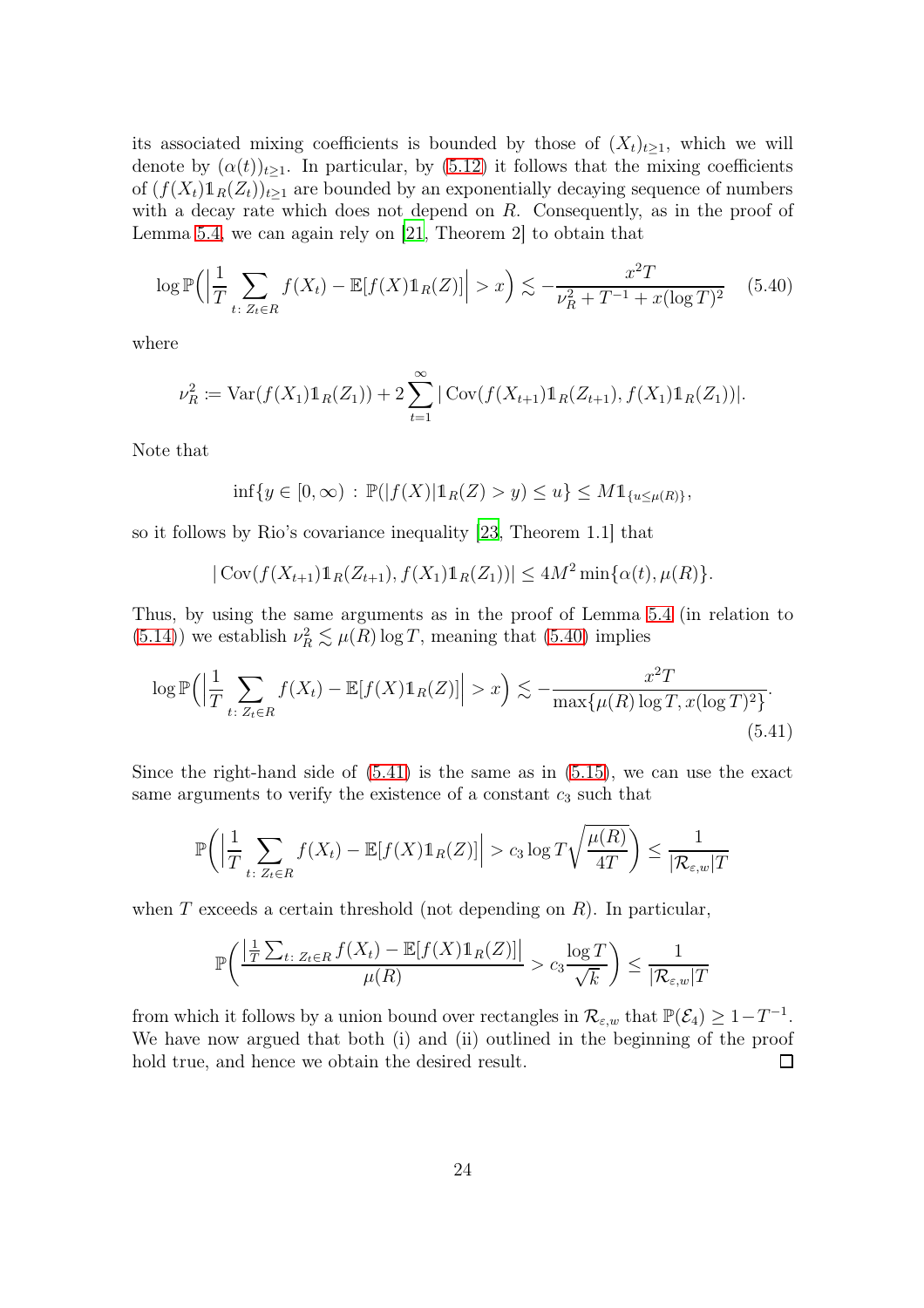We now turn to the task of proving Theorem [3.2.](#page-8-0) To do so, we will make use of an auxiliary result which is presented in Lemma [5.8](#page-24-0) below. In this formulation,  $\text{diam}(A) \coloneqq \sup_{x,x' \in A} ||x' - x||$  is the diameter of  $A \subseteq \mathbb{R}^p$ .

<span id="page-24-0"></span>**Lemma 5.8.** Suppose [\(A1\),](#page-3-1) [\(A2\)](#page-4-1) and [\(A5\)](#page-8-2) are satisfied and that  $\Lambda = \Lambda(\mathcal{D}_T, \Theta) \in$  $\mathcal{V}_{\alpha,k,m}$  for all T. Then, for any  $x \in \mathbb{R}^p$ ,  $\text{diam}(A_\Lambda(x)) \to 0$  as  $T \to \infty$  with probability one.

*Proof.* Let us represent the rectangle  $A_{\Lambda}(x)$  in  $\Lambda$  containing  $x \in \mathbb{R}^p$  as  $A_{\Lambda}(x) =$  $A^1_\Lambda(x) \times \cdots \times A^p_\Lambda$  $_{\Lambda}^{p}(x)$ . Then, it suffices to show that

$$
Leb(A^i_{\Lambda}(x)) \longrightarrow 0, \qquad T \to \infty,
$$
\n(5.42)

with probability one for  $i = 1, \ldots, p$ . To this end, imagine the tree illustrating how  $\Lambda$ is obtained by the recursive partitioning scheme and consider the path that  $x$  takes down the tree from its root to the leaf  $A_\Lambda(x)$ . Let d denote the depth of the tree at x (that is, x traverses exactly  $d-1$  nodes before it reaches  $A_{\Lambda}(x)$ ), and let  $A^{l}$  be the node containing x at depth l. In particular,  $(A^l)_l$  is a decreasing sequence of sets with  $A^1 = \mathbb{R}^p$  and  $A^d = A_{\Lambda}(x)$ , and  $A^l_j \neq A^{l+1}_j$  for exactly one j (with the notation  $A = A_1 \times \cdots \times A_p$ ). We let  $S_l^i = 1_{A_l^l \neq A_l^{l+1}}$  indicate whether the node containing x at depth l will be split along the i-th direction, and  $\tau_l^i = \min\{j \in \{\tau_{l-1}^i+1, \ldots, d-1\}$ :  $S_j^i = 1$ } the depth at which x will experience the *l*-th split along the *i*-th direction  $(\tau_0^i \equiv 0 \text{ and, say, } \tau_l^i = \infty \text{ if the set is empty}).$  For an illustration of these definitions, see Figure [6.](#page-26-0) By the construction of the tree (specifically, the rules [\(i\)](#page-7-0) and [\(iii\)](#page-7-3) outlined in Section [3\)](#page-6-0) it holds that  $m \geq T\alpha^{d-1}$ , and hence

<span id="page-24-1"></span>
$$
d \ge 1 + \frac{\log(T/m)}{\log(\alpha^{-1})}.
$$
\n(5.43)

Recall also that the tree is constructed in such a way that there exists a strictly positive constant  $\rho$  which is a lower bound for the probability  $\rho_i$  of splitting along the i-th direction at any given node. Suppose for simplicity (but without loss of generality) that, in fact,  $\rho_i = \rho$ . Then,  $(S_l^i)_{l \geq 1}$  is a sequence of i.i.d. Bernoulli random variables and thus, with probability one,

$$
\sum_{l=1}^{n} S_{l}^{i} \longrightarrow \infty, \qquad n \to \infty.
$$

Since the right-hand side of  $(5.43)$  tends to infinity by  $(A5)$ , it follows that

<span id="page-24-2"></span>
$$
|\{l \in \{1,\ldots,d-1\} : \tau_l^i < \infty\}| \longrightarrow \infty, \qquad T \to \infty,
$$
\n
$$
(5.44)
$$

almost surely. Consider an arbitrary number  $l \in \{1, ..., d-1\}$  with  $\tau_l^i < \infty$  and let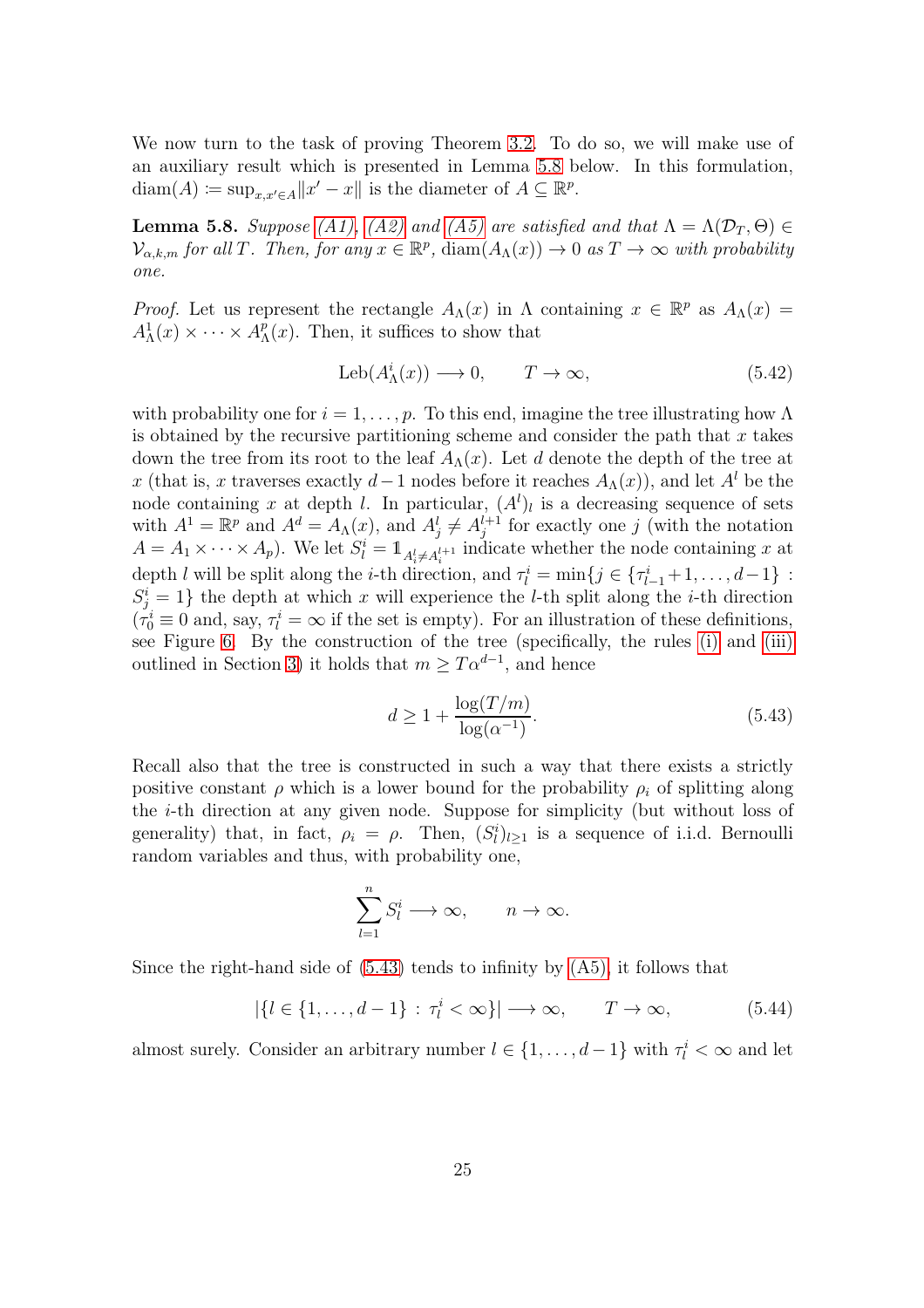h be any fixed density which aligns with Lemma  $5.1$ . Then

$$
\frac{\text{Leb}(F_h(A_i^{\tau_i^i+1}))}{\text{Leb}(F_h(A_i^{\tau_i^i}))} = 1 - \frac{\text{Leb}(\iota_h(A^{\tau_i^i}) \setminus \iota_h(A^{\tau_i^i+1}))}{\text{Leb}(\iota_h(A^{\tau_i^i}))}
$$
\n
$$
\leq 1 - \zeta^{-2} \frac{\mathbb{P}_{\Lambda}(X \in A^{\tau_i^i} \setminus A^{\tau_i^i+1})}{\mathbb{P}_{\Lambda}(X \in A^{\tau_i^i})}
$$
\n
$$
\leq 1 - \zeta^{-2} (1 - \mathbb{P}_{\Lambda}(X \in A^{\tau_i^i+1} \mid X \in A^{\tau_i^i})). \tag{5.45}
$$

(Note that, for a given interval  $A \subseteq \mathbb{R}$ ,  $F_h(A) \subseteq [0,1]$  refers to the image of A under  $F_h$ .) Since the tree is grown with respect to the rule [\(iii\),](#page-7-3)

<span id="page-25-0"></span>
$$
\frac{|\{t \in \{1, \ldots, T\} : X_t \in A^{\tau^i_t+1}\}|}{|\{t \in \{1, \ldots, T\} : X_t \in A^{\tau^i_t}\}|} \le 1 - \alpha,
$$

so by a Glivenko–Cantelli theorem for ergodic processes (e.g., [\[1,](#page-27-14) Theorem 1]) we establish that

<span id="page-25-1"></span>
$$
\limsup_{T \to \infty} \mathbb{P}_{\Lambda}(X \in A^{\tau_l^i+1} \mid X \in A^{\tau_l^i}) \le 1 - \alpha \tag{5.46}
$$

with probability one. By combining  $(5.45)$  and  $(5.46)$  it follows that we can fix  $\delta \in (0, 1)$  such that, with probability one,

<span id="page-25-2"></span>
$$
\frac{\text{Leb}(F_h(A_i^{\tau_i^i+1}))}{\text{Leb}(F_h(A_i^{\tau_i^i}))} \le 1 - \delta
$$
\n(5.47)

for all sufficiently large T. By definition,  $A_i^{\tau_{i-1}^i+1} = A_i^{\tau_i^i}$ , so by repeated use of [\(5.47\)](#page-25-2) we obtain, for any given  $n \in \{1, ..., d-1\}$  with  $\tau_n^i < \infty$ ,

<span id="page-25-4"></span>
$$
\text{Leb}(F_h(A_\Lambda^i(x))) \le \text{Leb}(F_h(A_i^{\tau_h^i+1})) = \prod_{l=1}^n \frac{\text{Leb}(F_h(A_i^{\tau_l^i+1}))}{\text{Leb}(F_h(A_i^{\tau_{l-1}^i+1}))} \le (1-\delta)^n \tag{5.48}
$$

for all sufficiently large  $T$  almost surely. Thus, from  $(5.44)$  we deduce that  $\text{Leb}(F_h(A^i_{\Lambda}(x))) \to 0$  almost surely as  $T \to \infty$ , and this completes the proof.  $\Box$ 

Remark 5.9. While the arguments used to prove Lemma [5.8](#page-24-0) are somewhat similar to those of [\[20](#page-28-9), Lemma 2], they may appear slightly more complicated. The reason is that the proof of [\[20](#page-28-9), Lemma 2] relies on an estimate of the form

<span id="page-25-3"></span>
$$
|\{t \in \{1, \ldots, T\} : X_t^i \in A_i^{\tau_n^i + 1}\}| \le T(1 - \alpha)^n,\tag{5.49}
$$

from which one immediately deduces that  $\text{Leb}(F_h(A^i_{\Lambda}(x))) \leq \zeta(1-\alpha)^n$ , which completes the proof. (Here  $X_t^i = Y_{t-i}$  refers to the *i*-th entry of  $X_t$ .) However, the estimate  $(5.49)$  does not apply in general under the rules  $(i)$ – $(iv)$  (of Section [3\)](#page-6-0) upon which trees are grown, and hence a few additional arguments are needed to establish the alternative inequality [\(5.48\)](#page-25-4).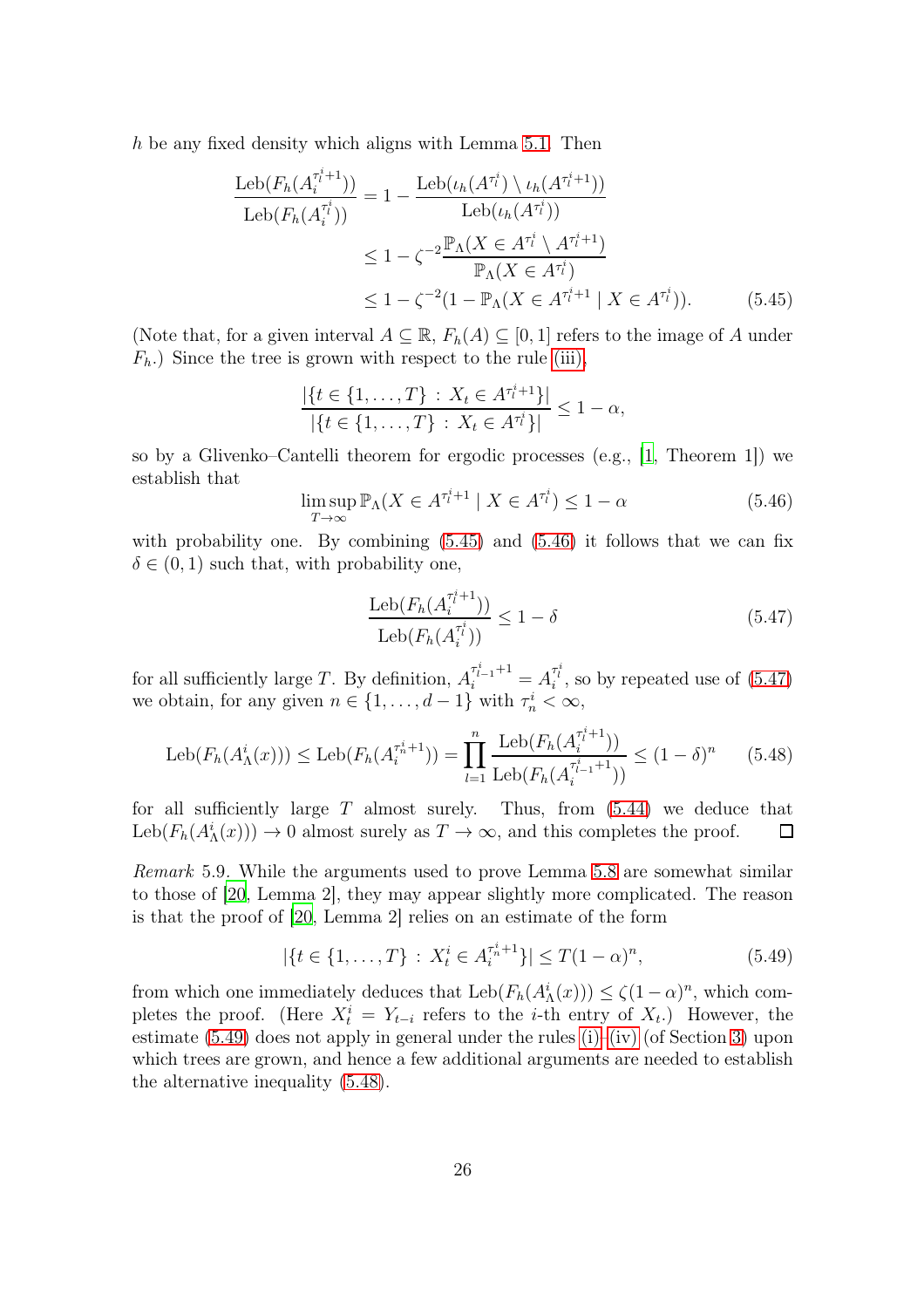<span id="page-26-0"></span>

**Figure 6:** An illustration of a tree with a depth of  $d = 4$  at x. In this example  $\tau_1^i = 2$  and  $\tau_2^i = 3$ .

Proof of Theorem [3.2.](#page-8-0) By Corollary [3.1,](#page-6-1)

$$
|\hat{f}_T(x) - f(x)| \le \max_{b=1,\dots,B} |T^*_{\Lambda_b}(x) - f(x)| + o_p(1)
$$
  
and 
$$
|\hat{f}_T(X) - f(X)| \le \max_{b=1,\dots,B} |T^*_{\Lambda_b}(X) - f(X)| + o_p(1)
$$

for suitable  $\Lambda_1, \ldots, \Lambda_B \in \mathcal{V}_{\alpha,k,m}$ . Thus, it suffices to show that  $T_{\Lambda}^*(x) \to f(x)$  and  $T^*_{\Lambda}(X) \to f(X)$  in probability as  $T \to \infty$  when  $\Lambda \in \mathcal{V}_{\alpha,k,m}$  for all T. By using Lemma [5.8](#page-24-0) together with the inequality

$$
|T_{\Lambda}^*(x) - f(x)| \le \frac{\mathbb{E}_{\Lambda}[|f(X) - f(x)|\mathbb{1}_{A_{\Lambda}(x)}(X)]}{\mathbb{P}_{\Lambda}(X \in A_{\Lambda}(x))} \le C \operatorname{diam}(A_{\Lambda}(x)),
$$

which holds by [\(A4\),](#page-8-3) it follows that  $T_{\Lambda}^*(x) \to f(x)$  almost surely and, in particular, in probability. Here, as in the proof of Lemma [5.8,](#page-24-0) subscript  $T$  indicates that we are conditioning on the randomness related to the partition  $\Lambda$ . The last part follows immediately from Tonelli's theorem as this implies that, on an event with probability one,  $T_{\Lambda}^*(x) \to f(x)$  for (Lebesgue) almost all  $x \in \mathbb{R}^p$ .  $\Box$ 

#### Acknowledgements

This work was supported by NSF grant DMS-2015379 for Davis and by Danish Council for Independent Research grant 9056-00011B for Nielsen.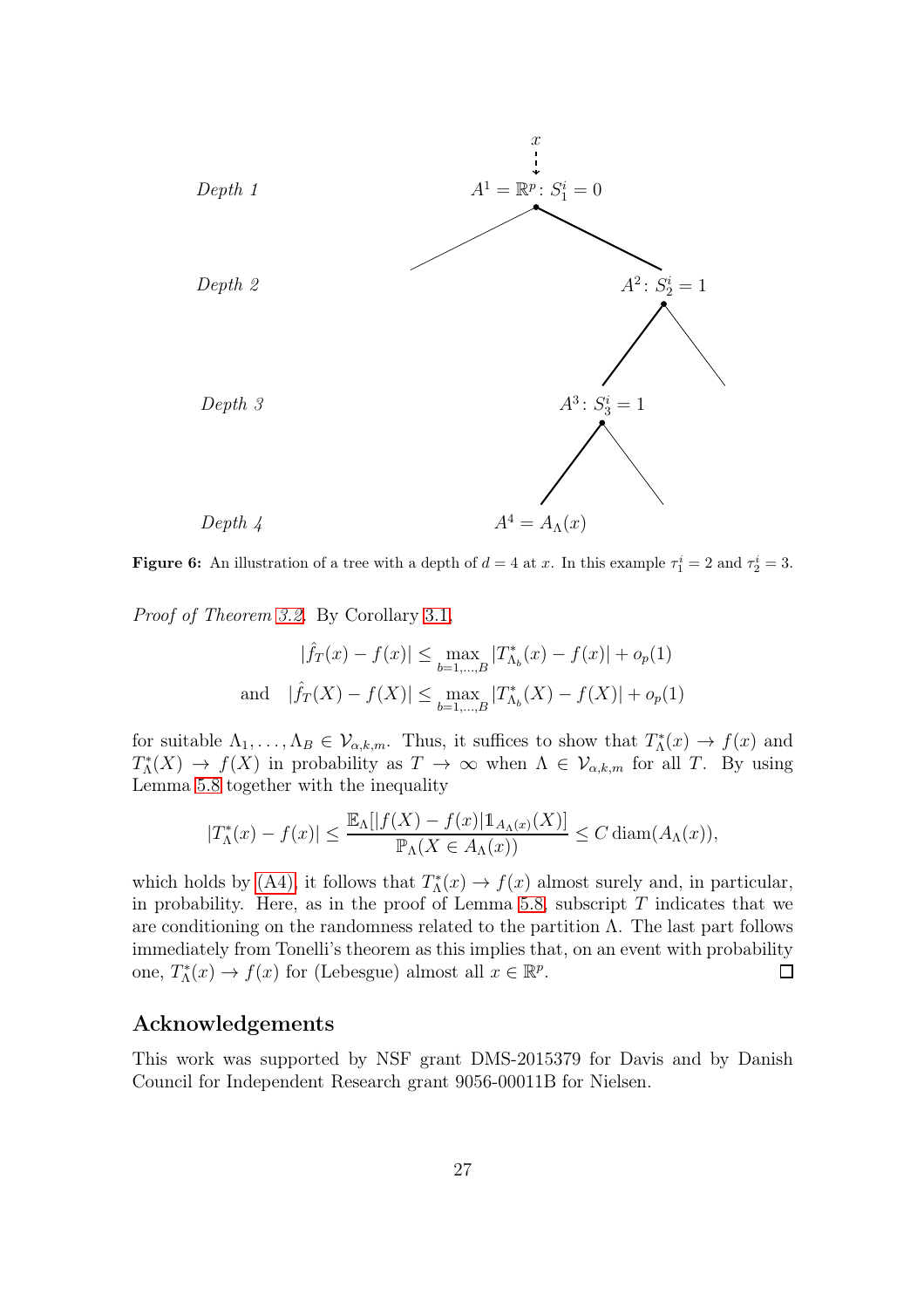### References

- <span id="page-27-14"></span>[1] Adams, T. M. and A. B. Nobel (2010). Uniform convergence of Vapnik-Chervonenkis classes under ergodic sampling. Ann. Probab. 38 (4), 1345–1367.
- <span id="page-27-6"></span>[2] Amaratunga, D., J. Cabrera, and Y.-S. Lee (2008). Enriched random forests. Bioinformatics 24 (18), 2010–2014.
- <span id="page-27-11"></span>[3] An, H. Z. and F. C. Huang (1996). The geometrical ergodicity of nonlinear autoregressive models. Statist. Sinica  $6(4)$ , 943–956.
- <span id="page-27-8"></span>[4] Biau, G. (2012). Analysis of a random forests model. J. Mach. Learn. Res. 13, 1063–1095.
- <span id="page-27-9"></span>[5] Biau, G. and L. Devroye (2010). On the layered nearest neighbour estimate, the bagged nearest neighbour estimate and the random forest method in regression and classification. J. Multivariate Anal. 101 (10), 2499–2518.
- <span id="page-27-10"></span>[6] Biau, G. and E. Scornet (2016). A random forest guided tour. TEST  $25(2)$ , 197–227.
- <span id="page-27-5"></span>[7] Breiman, L. (1996). Bagging predictors. *Machine learning*  $24(2)$ , 123–140.
- <span id="page-27-0"></span>[8] Breiman, L. (2001). Random forests. Machine learning 45 (1), 5–32.
- <span id="page-27-1"></span>[9] Breiman, L., J. H. Friedman, R. A. Olshen, and C. J. Stone (1984). Classification and regression trees. Wadsworth Statistics/Probability Series. Wadsworth Advanced Books and Software, Belmont, CA.
- <span id="page-27-3"></span>[10] Cutler, D. R., T. C. Edwards Jr, K. H. Beard, A. Cutler, K. T. Hess, J. Gibson, and J. J. Lawler (2007). Random forests for classification in ecology. Ecol $oqy 88(11), 2783-2792.$
- <span id="page-27-13"></span>[11] De la Pena, V. and E. Giné (1999). Decoupling: From Dependence to Independence. Springer Science & Business Media.
- <span id="page-27-2"></span>[12] Díaz-Uriarte, R. and S. A. De Andres (2006). Gene selection and classification of microarray data using random forest. *BMC bioinformatics*  $\gamma(1)$ , 3.
- <span id="page-27-12"></span>[13] Doukhan, P. (2012). Mixing: properties and examples, Volume 85. Springer Science & Business Media.
- <span id="page-27-7"></span>[14] Geurts, P., D. Ernst, and L. Wehenkel (2006). Extremely randomized trees. Machine learning  $63(1)$ , 3-42.
- <span id="page-27-4"></span>[15] Gu, S., B. Kelly, and D. Xiu (2020). Empirical asset pricing via machine learning. The Review of Financial Studies 33 (5), 2223–2273.